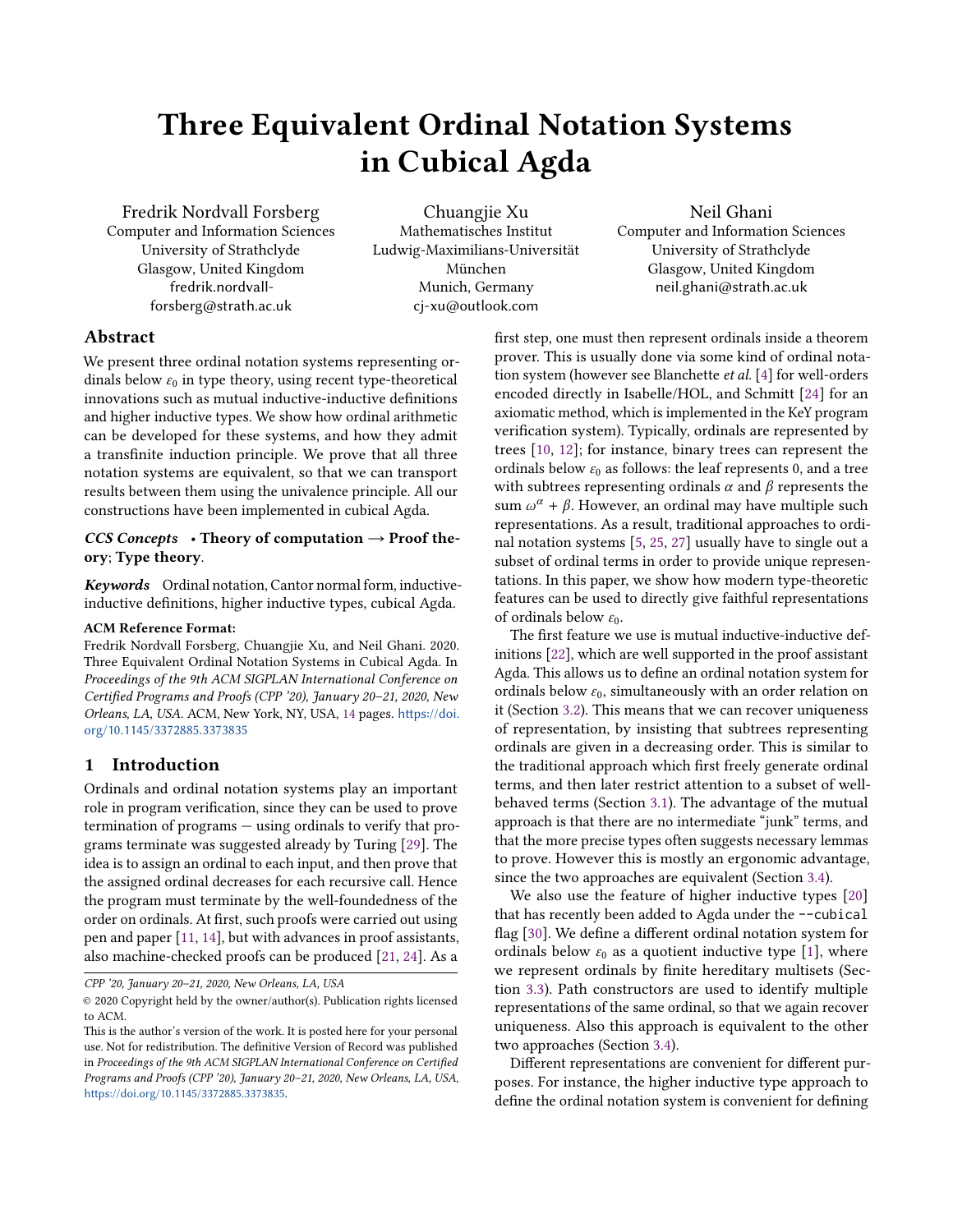e.g. the commutative Hessenberg sum of ordinals (Section [4\)](#page-7-0), while the mutual representation is convenient for proving transfinite induction (Section [5\)](#page-9-0). Using the univalence principle [\[28\]](#page-13-10), we can transport such constructions and properties between the different ordinal notation systems as needed.

Contributions We make the following contributions:

- We give two to our knowledge new ordinal notation systems in type theory, representing ordinals below  $\varepsilon_0$ . These can be used to verify *e.g.* termination of programs inside type-theory-based proof assistants such as Agda.
- We prove that our ordinal notation systems are equivalent, and also equivalent to a third, well-known ordinal notation system based on a predicate of being in Cantor normal form. This allows us to transport constructions and properties between them using the univalence principle.
- We prove that our ordinal notation systems allow the principle of transfinite induction. This, and the rest of the development, is completely computational and axiom-free, in particular we do not need to assume e.g. excluded middle or countable choice.
- In general, we show how recent features of Agda such as simultaneous definitions and higher inductive types can be used to obtain user-friendly constructions, and how to work around common pitfalls.

Agda Formalization Our full Agda development can be found at <https://doi.org/10.5281/zenodo.3588624>.

#### <span id="page-1-3"></span>2 Cubical Agda

We start by giving a brief introduction to cubical Agda, an implementation of Cubical Type Theory [\[7\]](#page-12-6) in the Agda proof assistant [\[23\]](#page-13-11). We refer to the Agda Wiki<sup>[1](#page-1-0)</sup> and the Agda User Manual $^2$  $^2$  for more resources on Agda, and to Vezzosi, Mörtberg and Abel [\[30\]](#page-13-9) for the technical details of the cubical extension of type theory.

Agda has a hierarchy of universes called Sets. The Cubical Agda library<sup>[3](#page-1-2)</sup> renames them to Types to avoid the confusion with the notion of set in Homotopy Type Theory [\[28\]](#page-13-10). The lowest universe is now called  $Type_0$ , and it lives in  $Type_1$ . More generally, there is a universe Type  $\ell$  : Type (lsuc  $\ell$ ) for each  $\ell$  : Level, where lsuc : Level  $\rightarrow$  Level is the successor function of universe levels.

We make use of Agda features such as *mixfix operators*, implicit arguments and generalizable variables to improve the readability of our Agda code. In turn, they work as follows: A mixfix operator may contain one or more name parts and one or more underscores \_. When applied, its arguments go in place of the underscore. For instance, when using the

Level maximum function  $□$  : Level → Level → Level, we can write  $\ell \sqcup \ell'$  which is the same as  $\sqcup \_ \ell \ell'$ . The  $\sqsubseteq$  symbol<br>also has other usages: when an argument is not (explicitly) also has other usages: when an argument is not (explicitly) needed in a definition, or a term can be inferred by Agda's unifier, we can replace it by \_. We can even omit \_ using implicit arguments, which are declared using curly braces {}. For instance, if we define

 $id : \{\ell : \text{Level}\}\$   $\{A : \text{Type } \ell\} \rightarrow A \rightarrow A$ id  $a = a$ 

then id zero type-checks, because the type checker knows zero :  $\mathbb N$  and  $\mathbb N$  : Type<sub>0</sub> and hence can infer that the implicit argument  $\ell$  is *lzero* (the lowest Level), and that A is N. To explicitly give an implicit argument, we just enclose it in curly braces. For example, we can also write  $id \{\}\{\mathbb{N}\}\$ zero. We often want our types and functions to be universe polymorphic by adding Level arguments in the declaration as in the above example. We can further omit  $\{l : \text{Level}\}$  by using generalizable variables: throughout our Agda development, we declare

#### variable  $\ell \ell' \ell''$ : Level

and then bindings for them are inserted automatically in declarations where they are not bound explicitly. For instance, now the identity function can be declared as

## $id : \{A : \text{Type } \ell\} \rightarrow A \rightarrow A$

where  $\ell$  is implicitly universally quantified. We also use generalizable arguments for the different notions of ordinal terms considered in this paper.

Agda supports simultaneous definition of several mutually dependent data types such as in the schemes of inductiverecursive [\[13\]](#page-13-12) and inductive-inductive [\[22\]](#page-13-7) definitions. Both schemes permit the simultaneous definition of an inductive type A, together with a type family B over A; the difference between them lies in whether B is defined recursively over the inductive structure of  $A$ , or if  $B$  is itself inductively defined. The type  $A$  is allowed to refer to  $B$  and vice versa, so that one may for instance define A simultaneously with a predicate or relation B on A. In this paper, we will use this to define a type of ordinal notations simultaneously with their order relation (Section [3.2\)](#page-4-0). The Agda syntax for mutual definitions is to place the type signature of all the mutually defined data types and/or functions before their definitions.

The cubical mode extends Agda with various features from Cubical Type Theory [\[7\]](#page-12-6). To use Agda's cubical mode, we have to place

#### $\{-\#$  OPTIONS --cubical  $\#$ - $\}$

at the top of the file. First of all, cubical Agda has a primitive interval type I with two distinguished endpoints i0 and i1. Paths in a type A, representing equality between elements of A, are functions  $I \rightarrow A$ ; hence they can be introduced using  $\lambda$ abstraction and eliminated using function application. There is a special primitive

<span id="page-1-0"></span> $^1$ Agda Wiki: <https://wiki.portal.chalmers.se/agda/pmwiki.php>

<span id="page-1-1"></span><sup>2</sup>Agda User Manual: <https://agda.readthedocs.io/>

<span id="page-1-2"></span><sup>3</sup>Cubical Agda library: <https://github.com/agda/cubical>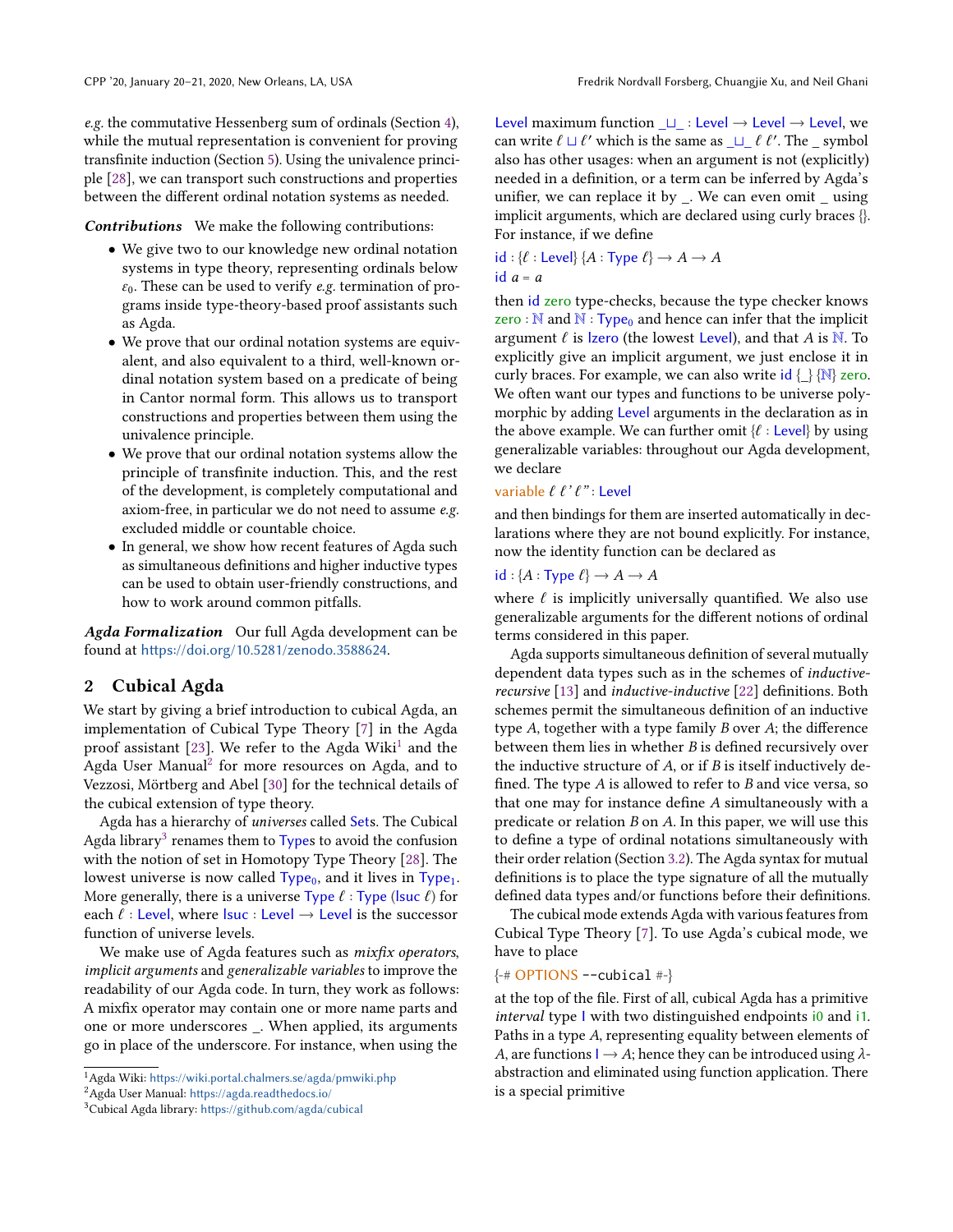PathP :  $(A: I \rightarrow Set \ell) \rightarrow A$  i $0 \rightarrow A$  i $1 \rightarrow Set \ell$ 

which can be considered as the type of dependent paths whose endpoints are in different types. The type of non-dependent paths is defined by

$$
\begin{aligned}\n\_ &= \_ : \{A : \text{Set } \ell\} \to A \to A \to \text{Set } \ell \\
\_ &= \_ \{A = A\} = \text{PathP } (\lambda \_ \to A)\n\end{aligned}
$$

where  ${A = A}$  tells Agda to bind the implicit argument A declared in the type of  $\equiv$  to a variable also named A, which is used in the definition of  $\equiv$  . In this paper, we will need the following path-related proofs from the cubical Agda library:

refl :  $x \equiv x$  $i^{-1}$  :  $x \equiv y \rightarrow y \equiv x$  $\bullet$  :  $x \equiv y \rightarrow y \equiv z \rightarrow x \equiv z$ cong :  $(f:(a:A) \rightarrow B \ a) (p:x \equiv y)$  $\rightarrow$  PathP ( $\lambda$  i  $\rightarrow$  B (p i)) (f x) (f y)  $\text{cong}_2 : (f : (a : A) \rightarrow (b : B a) \rightarrow C a b)$  $\rightarrow$   $(p : x \equiv y)$  $\rightarrow$  {u : B x} {v : B y} (q : PathP ( $\lambda$  i  $\rightarrow$  B (p i)) u v)  $\rightarrow$  PathP ( $\lambda$  i  $\rightarrow$  C (p i) (q i)) (f x u) (f y v) transport :  $A \equiv X \rightarrow A \rightarrow X$ subst :  $x \equiv y \rightarrow B x \rightarrow B y$ 

A type is called a proposition if all its elements are identical, and is called a set if all its path spaces are propositions. In Agda, this is formulated as follows:

isProp isSet : Type  $\ell \rightarrow$  Type  $\ell$ isProp  $A = (x \, y : A) \rightarrow x \equiv y$ isSet  $A = \{x \, y : A\} \rightarrow \text{isProp } (x \equiv y)$ 

These univalent concepts play an important role in the development of mathematics in Homotopy Type Theory. Cubical Agda also supports a general schema of higher inductive types [\[9\]](#page-12-7), a generalization of inductive types allowing constructors to produce paths. In this paper, we will construct an ordinal notation system as a higher inductive type (Section [3.3\)](#page-4-1).

Another important concept from Homotopy Type Theory is the notion of type equivalence. We say that two types A and *B* are *equivalent*, and write  $A \simeq B$ , if there is a function  $f : A \rightarrow B$  with an two-sided inverse  $q : B \rightarrow A$ , and if the proofs that  $f$  and  $g$  are inverses are coherent in a suitable sense. Importantly, every isomorphism (i.e. a function with a two-sided inverse, but without coherence conditions on the inverse proofs) gives rise to an equivalence, i.e. we have

#### isoToEquiv : Iso A B → A ≃ B

where we have written  $\textsf{Iso }A$  B for the type of isomorphisms between A and B. The *univalence principle*  $(A \equiv B) \simeq (A \simeq B)$ is provable in cubical Agda. In particular, there is a function ua :  $A \simeq B \rightarrow A \equiv B$  generating a path between two types from a proof that they are equivalent. We will use univalence to construct paths between equivalent systems of ordinal

notations (Section [3.4\)](#page-5-0) and then transport various constructions and proofs between them along these paths (Sections [4](#page-7-0) and [5\)](#page-9-0).

We will also use the following standard Agda data types:

• The empty type (with no constructors) data  $\perp$  : Type<sub>0</sub> where

• Coproduct types (disjoint unions)

data  $\bigcup_{i=1}^{\infty} (A : Type \ell) (B : Type \ell') : Type \ell' \cup \ell'$ where  $inj_1 : A \rightarrow A \cup B$  $\text{ini}_2 : B \longrightarrow A \boxplus B$ 

$$
\frac{m_2 \cdot D}{\cdot \cdot \cdot \cdot}
$$

 $\bullet$  Σ-types (dependent pairs)

record  $\Sigma$  {A : Type  $\ell$ } (B : A  $\rightarrow$  Type  $\ell$ ) : Set ( $\ell \sqcup \ell$ ) where

constructor, field  $pr_1 : A$ 

$$
pr_2: B\,pr_1
$$

• Cartesian products (non-dependent pairs)  $\times$  : Type  $\ell \to \text{Type } \ell' \to \text{Type } (\ell \sqcup \ell')$ 

$$
A \times B = \Sigma \setminus ( \_ : A ) \to B
$$

• The natural numbers, and the standard order relation on them

data  $\mathbb{N}$  : Type<sub>0</sub> where zero : N  $suc : N \rightarrow N$ data  $\preceq^{\mathbb{N}}\preceq$  :  $\mathbb{N} \to \mathbb{N} \to \text{Type}_0$  where  $z{\leq}n:\{n:\mathbb{N}\}\to$  zero  $\leq^{\stackrel{\circ}{\mathbb{N}}}n$  $s \leq s : \{n | m : \mathbb{N}\} \to n \leq^{\mathbb{N}} m \to \text{succ } n \leq^{\mathbb{N}} \text{succ } m$ 

When the type of a variable  $x$  can be inferred, we will adopt the notational convention  $\forall x \rightarrow P$  for  $(x : ) \rightarrow P$ , and similarly  $\forall \{x\} \rightarrow P$  for  $\{x : \_\} \rightarrow P$ .

When reasoning using chains of equations, we may write

begin  $x \equiv \langle p \rangle$  $y \equiv \langle q \rangle$  $z \Box$ 

for readability, where  $p : x \equiv y$  and  $q : y \equiv z$ . This desugars to uses of transitivity  $p \bullet q$ , but has the advantage of keeping x,  $\nu$  and  $z$  explicit.

## 3 Notation Systems for Ordinals Below  $\varepsilon_0$

The classical set-theoretic theory of ordinals defines an ordinal to be a set  $\alpha$  which is transitive (*i.e.*  $x \in \alpha \rightarrow x \subseteq \alpha$ ) and connected (*i.e.*  $x \neq y \rightarrow x \in y \lor y \in x$  for any  $x, y \in \alpha$ ). For program verification, the perhaps most important consequence of this definition is that ∈ is a well ordering on ordinals — we hence often write  $\alpha < \beta$  for  $\alpha \in \beta$  — since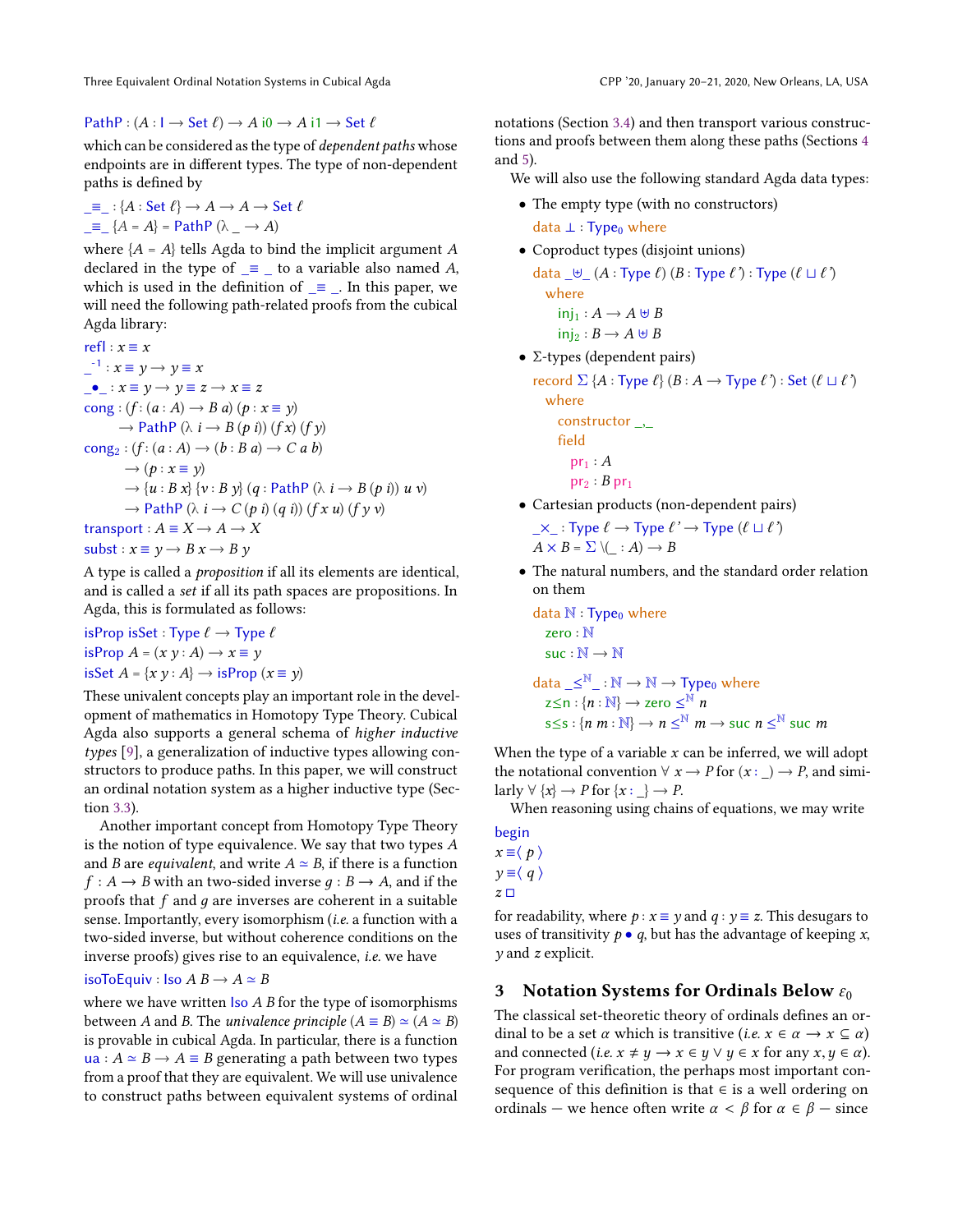be no infinitely descending chains of ordinals

this implies that properties of ordinals can be proven by transfinite induction, which in turn implies that there can

$$
\alpha_0 > \alpha_1 > \alpha_2 > \ldots
$$

— in other words, any process that can be assigned a decreasing sequence of ordinals must terminate.

Obviously the empty set  $\emptyset$  is an ordinal (commonly denoted 0), and if  $\alpha$  is an ordinal, it is not hard to see that its successor  $\alpha + 1 = \alpha \cup {\alpha}$  is also an ordinal. This way, we can construct all finite ordinals  $1 = 0 + 1$ ,  $2 = 1 + 1$ ,  $3 = 2 + 1$ , ..., and then take their limit  $\omega = \{0, 1, 2, 3, \ldots\}$ . We can then continue constructing  $\omega$  + 1,  $\omega$  + 2, ..., eventually reaching  $\omega + \omega = \omega \cdot 2$ , then  $\omega \cdot 3$ , ... and thus eventually  $\omega \cdot \omega = \omega^2$ . Iterating this process, we can construct  $\omega^{\omega}$ , and then take the limit of the sequence

$$
\omega^{\omega}, \omega^{\omega^{\omega}}, \omega^{\omega^{\omega^{\omega}}}, \ldots
$$

The resulting ordinal is denoted  $\varepsilon_0$ , and is the minimal ordinal α such that  $ω^α = α$ . It is well known that every ordinal α can be written uniquely in so-called Cantor normal form

 $\alpha = \omega^{\beta_1} + \omega^{\beta_2} + \cdots + \omega$ with  $\beta_1 \geq \beta_2 \geq \cdots \geq \beta_n$ 

for some natural number  $n$  and ordinals  $\beta_i$  (the special case  $\alpha = 0$  is written as the empty sum with  $n = 0$ ). Our primary interest in  $\varepsilon_0$  is that if  $\alpha < \varepsilon_0$ , then every exponent  $\beta_i$  in the Cantor normal form of  $\alpha$  satisfies  $\beta_i < \alpha$ . Hence if we in Cantor normal form of  $\alpha$  satisfies  $\beta_i < \alpha$ . Hence if we in turn write  $\beta_i = \omega^{\gamma_1} + \cdots + \omega^{\gamma_m}$  in Cantor normal form, we discover a decreasing sequence

$$
\alpha > \beta_i > \gamma_j > \ldots
$$

of ordinals, which hence must terminate in finitely many steps. As a result, we have a finitary notation system which we can hope to implement inside a theorem prover in order to represent the ideal concept of ordinals below  $\varepsilon_0$  in it. In the rest of this section, we explore three different approaches for achieving this in Agda.

#### <span id="page-3-0"></span>3.1 The Subset Approach SigmaOrd

Traditional approaches to ordinal notation systems such as Buchholz [\[5\]](#page-12-4), Schütte [\[25\]](#page-13-5) and Takeuti [\[27\]](#page-13-6) usually start by generating ordinal terms inductively, and then single out a subset in order to provide a unique representation for ordinals. Along this direction, we construct a notation system of ordinals below  $\varepsilon_0$  as a sigma type in an Agda module SigmaOrd.

The first step is to define ordinal terms, which are simply binary trees, albeit with highly suggestive constructor names:

```
data Tree : Type<sub>0</sub> where
  0 : Tree
  \omega^* + : Tree \rightarrow Tree \rightarrow Tree
```
The idea is that 0 represents the ordinal 0, and  $\omega^{\wedge} a + b$ represents  $ω<sup>α</sup> + β$  if *a* and *b* represent *α* and *β* respectively.

However  $\omega^{\alpha} + \beta$  might not be in Cantor normal form, and might have multiple such representations, because no order constraint has been imposed in the exponents occurring in  $\omega^{\wedge}$  a + b. To remedy this flaw, we define an *ordering* on trees as follows (where  $a \, b \, c \, d$  : Tree):

data 
$$
\le
$$
: Tree  $\rightarrow$  Tree  $\rightarrow$  Type<sub>0</sub> where  
\n $\le$ <sub>1</sub>: 0  $\le$   $\omega^{\wedge} a + b$   
\n $\le$ <sub>2</sub>:  $a \le c \rightarrow \omega^{\wedge} a + b \le \omega^{\wedge} c + d$   
\n $\le$ <sub>3</sub>:  $a \equiv c \rightarrow b \le d \rightarrow \omega^{\wedge} a + b \le \omega^{\wedge} c + d$ 

The first constructor  $\leq_1$  states that 0 is smaller than any other tree, and the constructors  $\leq_2$  and  $\leq_3$  say that non-0 trees are compared lexicographically. However, this is not a well-founded order on Tree! To recover well-foundedness, we must restrict to trees that are in Cantor normal form. Towards this, we define the non-strict order  $\geq$  in terms of the strict order <:

$$
-2 = 2
$$
: Tree  $\rightarrow$  Tree  $\rightarrow$  Type<sub>0</sub>  

$$
a > b = b < a
$$
  

$$
a \ge b = a > b \; \forall \; a \equiv b
$$

Then we can define the predicate of being in Cantor normal form: 0 is in normal form, and  $\omega^{\wedge}$  a + b is in normal form if also  $a$  and  $b$  are, and in addition  $a$  is greater than or equal to the first exponent in  $b$ , formally expressed using the following function:

$$
fst : Tree \rightarrow Tree
$$
  

$$
fst 0 = 0
$$
  

$$
fst (\omega^{\wedge} a + \_) = a
$$

We construct the predicate isCNF formally using the following indexed inductive definition:

$$
data isCNF: Tree → Type0 where
$$
  
0lsCNF : isCNF 0  

$$
ω^{\wedge}+lsCNF : isCNF a → isCNF b → a ≥ fst b
$$

$$
→ isCNF (ω^{\wedge} a + b)
$$

For instance, if a b c d : Tree are in Cantor normal form and  $a \ge b \ge c \ge d$ , then is CNF  $(\omega^{\wedge} a + \omega^{\wedge} b + \omega^{\wedge} c + \omega^{\wedge} d + 0)$  is inhabited.

Finally, we can form the subset of trees in Cantor normal form by the following dependent pair type:

## $SigmaOrd : Type<sub>0</sub>$ SigmaOrd =  $\Sigma \setminus (a : \text{Tree}) \rightarrow \text{isCNF } a$

We are justified in using the "subset" terminology, because we can prove that is CNF is proof-irrelevant, *i.e.* 

isCNFIsPropValued : isProp (isCNF a)

the proof of which in turn relies on the following facts:

TreeIsSet : isSet Tree

 $\leq$ IsPropValued : isProp (*a*  $\leq$  *b*)

Therefore, equality on SigmaOrd is determined only by the Tree component, i.e. we can prove

SigmaOrd<sup>=</sup>: { $x y$ : SigmaOrd}  $\rightarrow$  pr<sub>1</sub>  $x \equiv$  pr<sub>1</sub>  $y \rightarrow x \equiv y$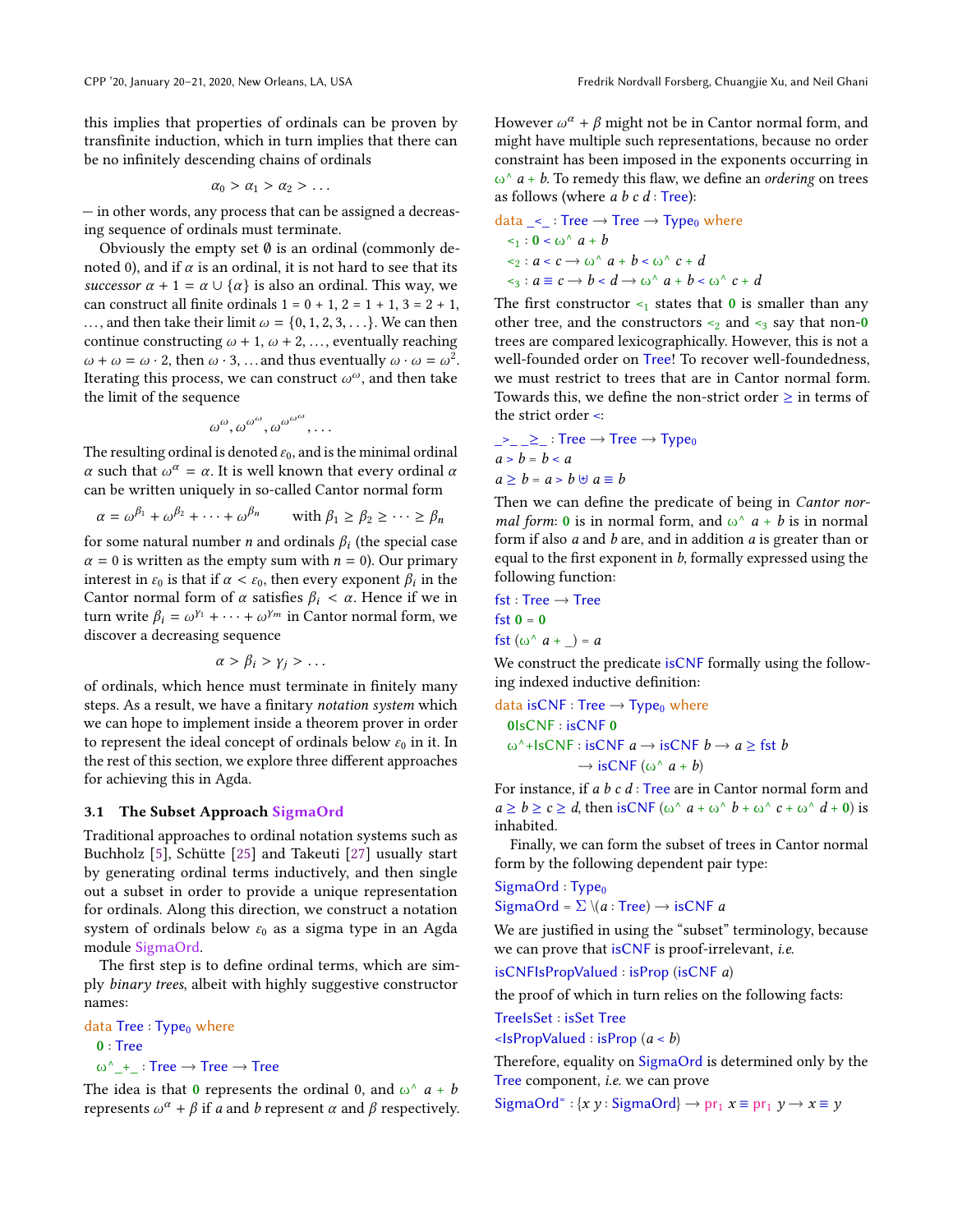For the formal proofs, we refer to our Agda development. This approach gives a faithful representation of ordinals below  $\varepsilon_0$ , but it is sometimes inconvenient to work with, *e.g.* one has to explicitly prove that all operations preserve being in Cantor normal form. Agda's termination checker is often happier with curried functions, which further discourages use of SigmaOrd as a programming abstraction.

#### <span id="page-4-0"></span>3.2 The Mutual Approach MutualOrd

Instead of considering an imprecise type of trees, including trees not in Cantor normal form that do not represent ordinals, we can use Agda's support for mutual definitions to directly generate trees in Cantor normal form only, by simultaneously defining ordinal terms and an ordering on them. The idea is to additionally require the term representing an ordinal a to be greater than or equal to the first exponent of the term representing an ordinal  $b$  when forming the term representing  $\omega^a + b$ . Hence we also need to define the operation which computes the first exponent of an ordinal term simultaneously. All in all, in a module MutualOrd we define

```
data MutualOrd : Type_0data _<_ : MutualOrd \rightarrow MutualOrd \rightarrow Type<sub>0</sub>
fst : MutualOrd → MutualOrd
simultaneously by
data MutualOrd where
```
0 : MutualOrd

 $\omega^{\wedge}$  + [ ] : (a b : MutualOrd)  $\rightarrow$  a  $\geq$  fst  $b \rightarrow$  MutualOrd

 $data <$  where

```
\leq_1 : 0 \leq \omega^{\wedge} a + b \mid r\langle s_2 : a \langle c \rangle \rightarrow \omega^{\wedge} a + b [r] \langle \omega^{\wedge} c + d [s] \rangle\leq_3 : a \equiv c \rightarrow b < d \rightarrow \omega^{\wedge} a + b \mid r \mid < \omega^{\wedge} c + d \mid s \mid
```

```
fst 0 = 0
```

```
fst (\omega^{\wedge} a + [\ ] ) = a
```
where we write  $a \ge b = a > b \oplus a \equiv b$ . Obviously this is very similar to the definitions in Section [3.1,](#page-3-0) but this time, every term of type MutualOrd satisfies the order constraint because of the third argument of the constructor  $\omega^{\wedge}$  + [\_]. This means that every term that we can form is already in Cantor normal form, and there is no need for a separate predicate.

Remark 3.1. Because of the coproduct hidden in the constructor argument  $a \geq$  fst b, and the function fst occurring in it, MutualOrd is a nested [\[2\]](#page-12-8) inductive-inductiverecursive [\[22\]](#page-13-7) definition. However, by replacing the constructor with a coproduct argument by two constructors (one for each summand), and by defining the graph of fst inductively instead of the function itself recursively, it is possible to define an equivalent non-nested, non-inductiverecursive type. This justifies the soundness of our current definition.

Just like in the subset approach, we can prove that the order relation \_<\_ is proof-irrelevant, i.e. there is a proof of isProp  $(a < b)$  for every a and b. However, because of the mutual nature of the definitions, the following facts has to be proved simultaneously:

MutualOrdIsSet : isSet MutualOrd  $\leq$ IsPropValued : isProp (*a*  $\leq$  *b*) MutualOrd<sup>=</sup>: { $r : a \geq \text{fst } b$ } { $s : c \geq \text{fst } d$ }  $\rightarrow a \equiv c \rightarrow b \equiv d$  $\rightarrow \omega^{\wedge} a + b [r] \equiv \omega^{\wedge} c + d [s]$ 

One advantage when working with a tighter type such as MutualOrd compared to the looser Tree is that the right lemma is often naturally suggested in the course of a construction: for example, when proving MutualOrdIsSet, the lemma MutualOrd<sup>=</sup> falls more or less immediately out as required by one of the subgoals.

For later use in Section [4,](#page-7-0) we note that we can prove (constructively) that the ordering  $\leq$  is trichotomous, *i.e.* 

$$
\textsf{--tri}: (a b : \textsf{MutualOrd}) \rightarrow a \textsf{--} b \oplus a \geq b
$$

The proof is the same as a simpler proof for Tree from Section [3.1,](#page-3-0) except that we have to make essential use of MutualOrd<sup>=</sup>.

#### <span id="page-4-1"></span>3.3 The Higher Inductive Approach HITOrd

In our third approach, an ordinal may have multiple representations, but we ensure that all of them are identical in the sense of Cubical Type Theory. We do this by defining a higher inductive type, which is given by freely generated terms and paths between them. Instead of representing an ordinal by a list of ordinal representations (the exponents in its Cantor normal form), where the order matters, we instead consider finite multisets of ordinal representations, where the order of elements does not matter. Such finite multisets can be defined in a first-order way as a higher inductive type, as in Licata [\[19\]](#page-13-13). Because the elements of the multiset again are ordinal representations, what we need is a higher inductive type of so-called finite hereditary multisets. We make the following definition in the module HITOrd:

```
data HITOrd:Type<sub>0</sub> where
   0 : HITOrd
   ω^_⊕_ : HITOrd → HITOrd → HITOrd
   swap : \forall a b c \rightarrow \omega^{\wedge} a \oplus \omega^{\wedge} b \oplus c \equiv \omega^{\wedge} b \oplus \omega^{\wedge} a \oplus c
   trunc : isSet HITOrd
```
This is a higher inductive type, since it is given by listing its generating term constructors 0 and  $\omega^{\wedge}$   $\oplus$  as well as its generating path constructors swap and trunc. Cubical Agda supports higher inductive types natively, and their soundness is guaranteed by the cubical sets model [\[9\]](#page-12-7). As hinted at by the name of the constructor  $\omega^{\wedge} \mathcal{A}$ , our intention for a term  $\omega^{\wedge} a \oplus b$  is no longer to represent the non-commutative sum of ordinals  $\omega^{\alpha} + \beta$  where  $\alpha$  and  $\beta$  are represented by  $\alpha$ and *b* respectively, but rather the commutative Hessenberg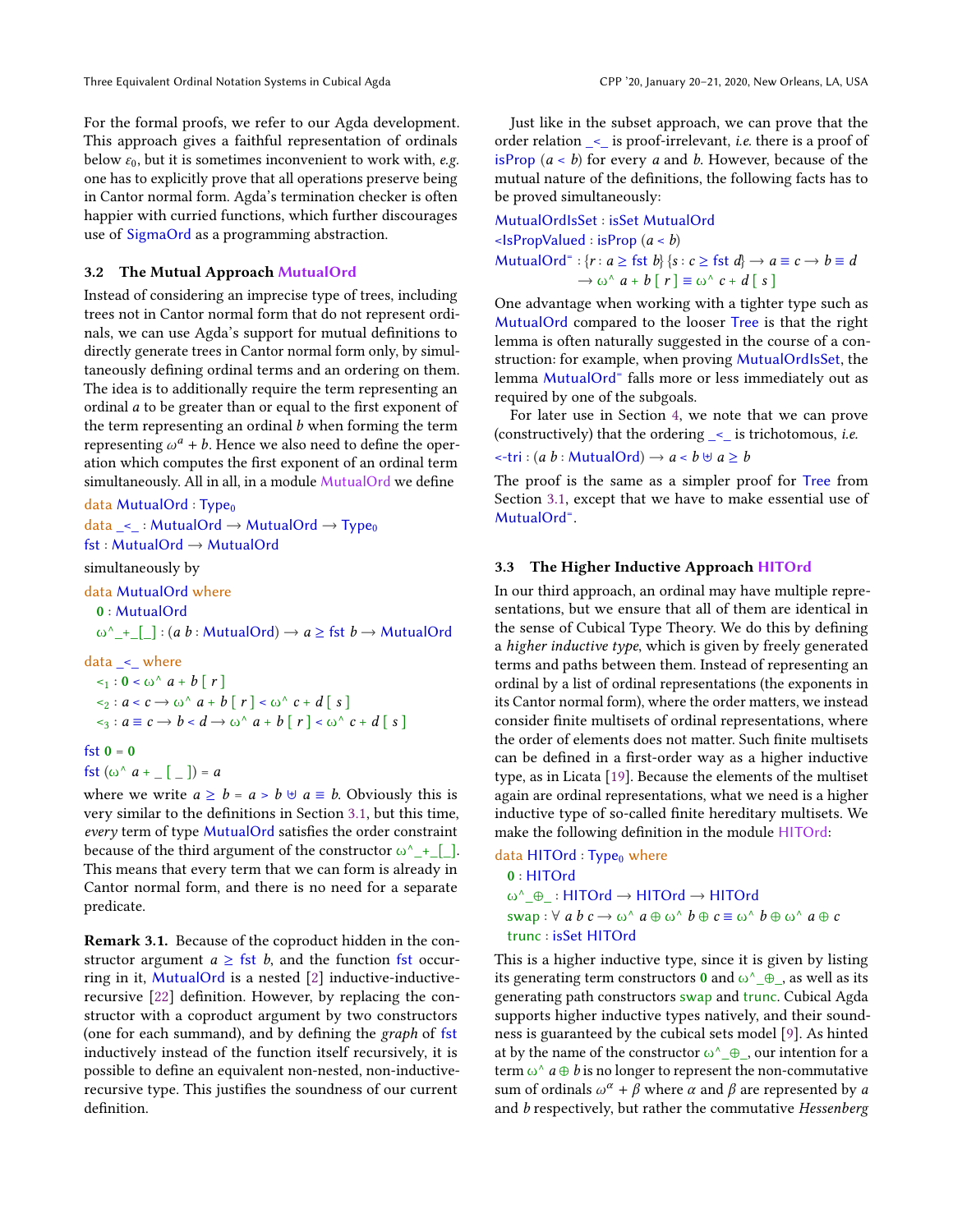sum  $\omega^{\alpha} \oplus \beta$  (see Section [4.2\)](#page-8-0). This is justified by the inclusion of the path constructor swap, which states that terms with permuted exponents are identical, as illustrated by the following example (using equational reasoning combinators from the end of Section [2\)](#page-1-3):

example : 
$$
(a \ b \ c : \text{HITOrd})
$$
  
\n $\rightarrow \omega^{\wedge} a \oplus \omega^{\wedge} b \oplus \omega^{\wedge} c \oplus 0 \equiv \omega^{\wedge} c \oplus \omega^{\wedge} b \oplus \omega^{\wedge} a \oplus 0$   
\nexample  $a \ b \ c = \text{begin}$   
\n $\omega^{\wedge} a \oplus \omega^{\wedge} b \oplus \omega^{\wedge} c \oplus 0 \equiv \langle \text{ swap } a \ b \rangle$   
\n $\omega^{\wedge} b \oplus \omega^{\wedge} a \oplus \omega^{\wedge} c \oplus 0 \equiv \langle \text{cong } (\omega^{\wedge} b \oplus \rangle) (\text{swap } a \ c \rangle)$   
\n $\omega^{\wedge} b \oplus \omega^{\wedge} c \oplus \omega^{\wedge} a \oplus 0 \equiv \langle \text{swap } b \ c \rangle$   
\n $\omega^{\wedge} c \oplus \omega^{\wedge} b \oplus \omega^{\wedge} a \oplus 0 \sqsupset$ 

Adding just the swap constructor would result in a lack of higher-dimensional coherence (e.g. we would expect swap a  $b c \bullet$  swap  $b a c$  to be the reflexivity path), and so we also include the trunc constructor which forces HITOrd to be a set. This means that we can prove the following recursion principle for HITOrd:

rec : {*A* : Type *ℓ*}  
\n→ isSet *A*  
\n→ *A*  
\n→ (
$$
\star
$$
 : *A* → *A* → *A*)  
\n→ ( $\forall$  *x y z* → *x* ★ (*y* ★ *z*)  $\equiv$  *y* ★ (*x*★ *z*))  
\n→ HITOrd → *A*

This recursion principle states that there is a function from HITOrd to any other type A which is closed under the same "constructors" as HITOrd. In other words, to define a function HITOrd  $\rightarrow$  A using the recursion principle, A needs to be a set, and one needs not only a point of A and an operator  $\star$ <sub>-</sub>:  $A \to A \to A$ , but also a proof of a "swap" rule for  $\star$ <sub>-</sub>. This stops us from defining e.g. a function fst : HITOrd  $\rightarrow$ HITOrd with fst  $(\omega^{\wedge} a \oplus b) = a$  by  $a \star b = a$ , since this would require

$$
a = a \star (b \star c) \equiv (b \star a) \star c = b
$$

 $a = a \star (b \star c) \equiv (b \star a) \star c = b$ <br>for any  $a, b$  : HITOrd, which is clearly not true. In general, the recursion principle can be used to define non-dependent functions out of HITOrd that respect the additional path constructors (we will make use of this in Section [3.4\)](#page-5-0). Similarly, to prove properties of HITOrd, we will make use of the following induction principle for propositions:

$$
indProp : (P : HITOrd \rightarrow Type \ell)
$$
  
\n
$$
\rightarrow (\forall \{x\} \rightarrow isProp (P x))
$$
  
\n
$$
\rightarrow PQ
$$
  
\n
$$
\rightarrow (\forall \{x y\} \rightarrow Px \rightarrow Py \rightarrow P (\omega \land x \oplus y))
$$
  
\n
$$
\rightarrow \forall x \rightarrow Px
$$

Since the motive  $P x$  is a proposition for every  $x$  by assumption, we do not need to ask for any methods involving path constructors — there are no non-trivial paths in  $P x$ . Both the recursion principle and the induction principle for propositions are instances of the full induction principle, which can be proven by pattern matching in cubical Agda.

#### <span id="page-5-0"></span>3.4 Equivalences Between the Three Approaches

We now wish to show that all three approaches are in fact equivalent, in the strong sense of Homotopy Type Theory. To show  $A \simeq B$ , it suffices to construct an isomorphism between A and B. Hence we construct isomorphisms between SigmaOrd and MutualOrd, and between MutualOrd and HITOrd. In a new module Equivalences, we import the previous modules:

open import SigmaOrd as S open import MutualOrd as M open import HITOrd as H

Since many names are shared between the imported modules (e.g. both SigmaOrd and MutualOrd define \_<\_ and fst), we use the short module names  $S$ , M and H to qualify ambiguous names, e.g. we write  $S \le$  and S.fst to refer to the concepts from SigmaOrd, and \_M.<\_ and M.fst for the ones from MutualOrd.

#### 3.4.1 SigmaOrd is Equivalent to MutualOrd

We first construct a function T2M from SigmaOrd to Mutual-Ord. To help Agda's termination checker, we define T2M in curried form  $-$  in fact the first component  $a$  : Tree of the sigma type can even be kept implicit. Because MutualOrd is defined simultaneously with its ordering, when defining T2M we have to simultaneously prove that it is monotone:

T2M : {a : Tree} → isCNF a → MutualOrd T2M[<] : {a b : Tree} {p : isCNF a} {q : isCNF b} → a S.< b → T2M p M.< T2M q T2M[≥fst] : {a b : Tree} {p : isCNF a} (q : isCNF b) → a S.≥ S.fst b → T2M p M.≥ M.fst (T2M q)

We omit the easy proofs of  $T2M\leq$  and  $T2M\geq$  fst] here, but give the definition of T2M since it is computationally relevant:

 $T2M$  0lsCNF = 0 T2M ( $\omega$ <sup> $\wedge$ </sup>+IsCNF p q r) = ω<sup> $\wedge$ </sup> (T2M *p*) + (T2M *q*) [ T2M[ $\geq$ fst] *q r* ]

**Remark 3.2.** When implementing  $T2M[\geq fst]$ , we also need the curried equivalent T2M[≡] of SigmaOrd<sup>=</sup> specialised to the image of  $T2M$ , which can be defined using the path induction principle. Unfortunately, this detour trips up Agda's termination checker. We work around this by converting a given path to an inductively defined propositional equality using the following construction:

PropEqfromPath :  ${A : Set \ell}$   ${x \gamma : A} \rightarrow x \equiv y \rightarrow x P \equiv y$ PropEqfromPath  $\{x = x\}$   $p =$  subst  $(x P. \equiv ) p$  P.refl

Here P is the builtin module defining propositional equality  $P =$  as inductively generated by the constructor P. refl. With this in hand, we can pattern match directly on the produced propositional equality instead of using path induction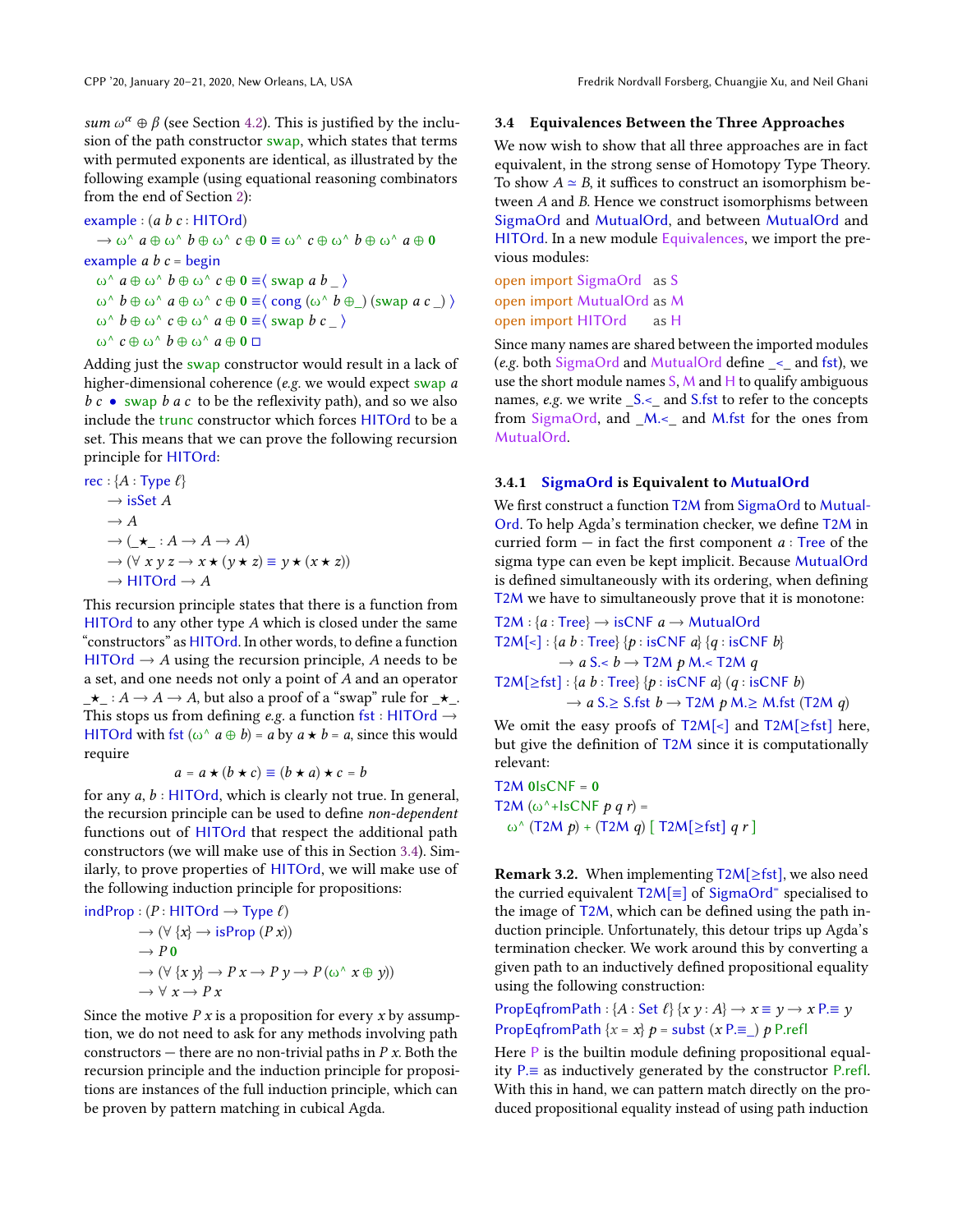when implementing T2M[≡], which placates the termination checker:

 $T2M[\equiv] : \{a \; b : \text{Tree}\}\{p : \text{isCNF } a\}\{q : \text{isCNF } b\}$  $\rightarrow a \equiv b \rightarrow T2M p \equiv T2M q$ T2M[ $\equiv$ ] a=b with PropEqfromPath a=b  $T2M[\equiv]$  a=b | P.refl = cong T2M (isCNFIsPropValued )

Hopefully the termination checker of cubical Agda will be fixed to accept a direct proof in future versions.

For the reverse direction, we convert MutualOrd to Tree, and then show that the resulting trees are in Cantor normal form:

 $M2T$  : MutualOrd  $\rightarrow$  Tree  $M2T = 0$  $M2T$  (ω<sup> $\land$ </sup> a + b [ ]) = ω<sup> $\land$ </sup> (M2T a) + (M2T b)

 $isCNF[M2T]$ : (a: MutualOrd)  $\rightarrow$  isCNF (M2T a)  $isCNF[M2T]$  0 = 0lsCNF isCNF[M2T]  $(\omega^{\wedge} a + b \mid r)$  = ω<sup> $\wedge$ </sup>+lsCNF (isCNF[M2T] a) (isCNF[M2T] b)  $(M2T[\geq fst]$  b r)

We have omitted the easy proofs that M2T is monotone:

 $M2T[\leq]$ : {a b : MutualOrd}

 $\rightarrow$  a M.< b  $\rightarrow$  M2T a S.< M2T b  $M2T[\geq fst]: \{a: MutualOrd\}$  (b: MutualOrd)  $\rightarrow$  a M. $\geq$  M.fst  $b \rightarrow$  M2T a S. $\geq$  S.fst (M2T b)

Putting all the pieces together, we can now define maps from MutualOrd to SigmaOrd and vice versa:

S2M : SigmaOrd → MutualOrd S2M  $(a, p)$  = T2M  $p$ 

M2S : MutualOrd → SigmaOrd M2S  $a = (M2T a, iSCNF[M2T] a)$ 

The proofs that the two compositions of S2M and M2S are identities rely on the fact that the orderings are proofirrelevant; more precisely, they use the lemmas SigmaOrd<sup>=</sup> and MutualOrd<sup>=</sup>:

 $S2M2T=pr_1$ : (a : SigmaOrd)  $\rightarrow M2T$  (S2M a)  $\equiv pr_1 a$  $S2M2T=pr_1 (0, 0lsCNF) = refl$ S2M2T=pr<sub>1</sub> (ω<sup> $\wedge$ </sup> a + b, ω<sup> $\wedge$ </sup>+lsCNF p q r) = cong<sub>2</sub> ω<sup> $\wedge$ </sup> + (S2M2T=pr<sub>1</sub> (a, p)) (S2M2T=pr<sub>1</sub> (b, q))

```
S2M2S=id : (a : SigmaOrd) \rightarrow M2S (S2M a) \equiv a
S2M2S=id a = SigmaOrd<sup>=</sup> (S2M2T=pr<sub>1</sub> a)
```

```
M2S2M=id : (a : MutualOrd) \rightarrow S2M (M2S a) \equiv aM2S2M=id 0 = reflM2S2M=id (ω<sup>\wedge</sup> a + b [ _ ]) =
  MutualOrd<sup>=</sup> (M2S2M=id a) (M2S2M=id b)
```
Since every isomorphism can be extended to an equivalence (using isoToEquiv), and we have just constructed an isomorphism between SigmaOrd and MutualOrd, we have proven: Theorem 3.3. SigmaOrd and MutualOrd are equivalent, i.e. there is a proof  $S \cong M$  : SigmaOrd  $\simeq$  MutualOrd.

Using  $ua : A \simeq B \rightarrow A \equiv B$ , one direction of the univalence principle, we get a path from SigmaOrd to MutualOrd.

Corollary 3.4. SigmaOrd and MutualOrd are identical, i.e. there is a proof  $S \equiv M : SigmaOrd \equiv MutualOrd$ .

#### 3.4.2 MutualOrd is Equivalent to HITOrd

A translation from MutualOrd to HITOrd is easy: we simply forget about the order witnesses.

```
M2H : MutualOrd → HITOrd
```
 $M2H$   $0 = 0$ 

M2H  $(\omega^{\wedge} a + b \lceil \underline{\hspace{1em}})$  =  $\omega^{\wedge}$  (M2H a)  $\oplus$  (M2H b)

The other direction is more interesting. We need a binary operation \_⋆\_ : MutualOrd <sup>→</sup> MutualOrd <sup>→</sup> MutualOrd satisfying the "swap" rule in order to use the recursion principle of HITOrd. For this purpose, we notice that both MutualOrd and HITOrd admit a list structure: 0 is the empty list; and in  $\omega^{\wedge} a + b \upharpoonright r$  and  $\omega^{\wedge} a \oplus b$  respectively, a is the head and b is the tail. All lists in MutualOrd are in descending order, while those in HITOrd are quotiented by permutations so that it is impossible to access the order of elements in HIT-Ord lists. Coming back to the binary operation  $\star$  with this list-structure intuition in mind, we see that  $\star$  needs to add its first argument (regarding it as an element) into its second (regarding it as a list) such that different orders of doing this result in the same list. One operation satisfying these requirements is list insertion. Again, we simultaneously need to prove that insert preserves the ordering, since MutualOrd is simultaneously defined with it.

insert : MutualOrd → MutualOrd → MutualOrd  $\geq$ fst-insert : {a b : MutualOrd} (c : MutualOrd)  $\rightarrow$  b M. $\geq$  M.fst  $c \rightarrow a$  M. $\lt b$  $\rightarrow$  b M. $\geq$  M.fst (insert a c)

The insert function implements the standard algorithm for list insertion (slightly obfuscated by our choice of constructor names). Similarly the proof ≥fst-insert follows the same call structure to show that insert is order-preserving.

insert  $a \mathbf{0} = \omega^{\wedge} a + \mathbf{0} [\mathbf{M} \ge \mathbf{0}]$ insert  $a(\omega^{\wedge} b + c \mid r \mid)$  with  $\le$ -tri a b ...  $\vert \text{inj}_1 \text{ } a \text{-} b = \omega^{\text{}} \text{ } b + \text{insert } a \text{ } c \text{ } \vert \geq \text{ } f \text{st-insert } c \text{ } r \text{ } a \text{-} b \text{ } \vert$ ...  $\left| \text{inj}_2 \right| a \geq b = \omega^{\wedge} a + \omega^{\wedge} b + c \left[ r \right] \left[ a \geq b \right]$ 

 $\geq$ fst-insert  $\{a\}$  0  $\leq$  *a<br/>-b* = inj<sub>1</sub> *a<br/>b*  $\geq$ fst-insert  $\{a\}$  (ω^ c + d [ \_ ])  $b \geq c$  a<br/> $\leq$  with <-tri a c ...  $\vert \text{inj}_1 \text{ a} < c = b \geq c$ ...  $\ln i_2 a \geq c = \ln i_1 a < b$ 

Here  $M \ge 0$  is a proof that  $a \ge 0$  for every a. Using that < is trichotomous, i.e. using <-tri to compare any two elements, we can prove that insert satisfies the swap rule: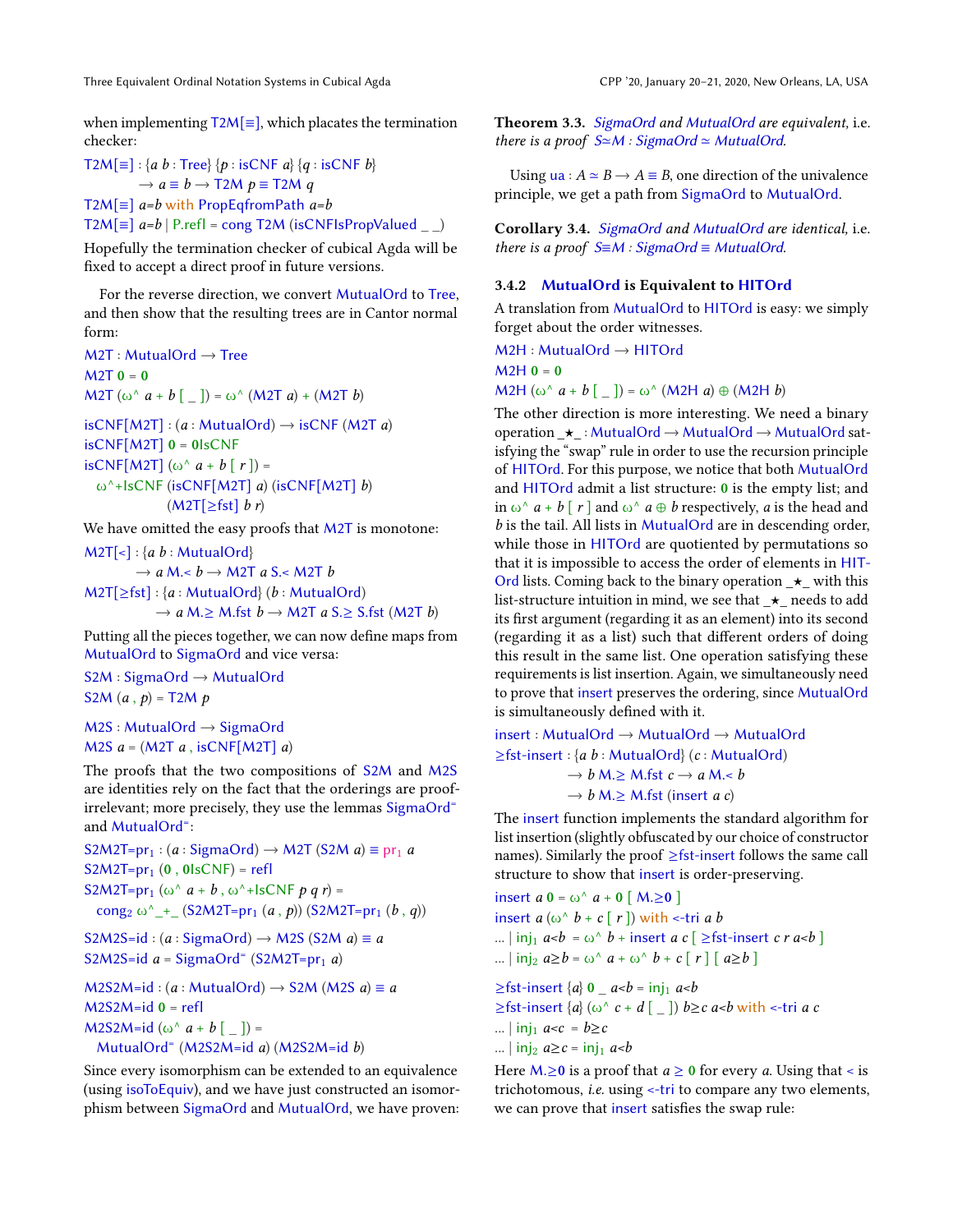insert-swap :  $(x y z : MutualOrd)$ 

 $\rightarrow$  insert x (insert y z)  $\equiv$  insert y (insert x z)

Hence we can use insert and the recursion principle for HIT-Ord to define

H2M : HITOrd → MutualOrd

H2M = rec MutualOrdIsSet 0 insert insert-swap

and then show that M2H and H2M form an isomorphism (the step case is using equational reasoning combinators, as explained in Section [2\)](#page-1-3):

 $M2H2M=id$  : (a : MutualOrd)  $\rightarrow$  H2M (M2H a)  $\equiv a$  $M2H2M=id 0 = refl$ M2H2M=id (ω<sup> $\wedge$ </sup> a + b [ r ]) = begin H2M (M2H ( $\omega$ <sup> $\wedge$ </sup>  $a + b$  [  $r$  ]))  $\equiv \langle \text{refl} \rangle$ H2M ( $\omega$ <sup> $\wedge$ </sup> (M2H a)  $\oplus$  (M2H b))  $\equiv \langle$  refl  $\rangle$ insert (H2M (M2H a)) (H2M (M2H b))  $\equiv$  (cong<sub>2</sub> insert (M2H2M=id a) (M2H2M=id b)) insert a b  $\equiv$  \ insert-+ a b r \  $\omega^{\wedge} a + b \mid r \mid \Box$ 

We omit the easy proof of the lemma

insert-+ : (*a b* : MutualOrd) (*r* : *a* M.≥ M.fst *b*)  
\n→ insert *a b* 
$$
\equiv \omega^{\wedge} a + b [r]
$$

used in the final step. For the other direction, we use the induction principle for propositions:

```
H2M2H=id : (a : HITOrd) \rightarrow M2H (H2M a) \equiv aH2M2H=id = indProp P trunc base step
  where
     P : HITOrd \rightarrow Type_0P x = M2H (H2M x) \equiv xbase : P 0
     base = refl
     step : \forall \{x \ y\} \rightarrow P \ x \rightarrow P \ y \rightarrow P \ (\omega^{\wedge} \ x \oplus y)step \{x\} \{y\} p q = begin
           M2H (H2M (ω<sup>\land</sup> x \oplus y))
        \equiv \langle insert-\oplus (H2M x) (H2M y) \rangleω^ M2H (H2M x) ⊕ M2H (H2M y)
        \equiv \langle \text{cong}_2 \omega^{\wedge} \oplus p q \rangleω<sup>^</sup> x \oplus y \Box
```
This is using the following lemma:

insert-⊕ :  $(a b : MutualOrd)$  $\rightarrow$  M2H (insert a b)  $\equiv$  ω^ (M2H a)  $\oplus$  (M2H b)

Putting everything together, we have proven:

Theorem 3.5. MutualOrd and HITOrd are equivalent, i.e. there is a proof  $M \cong H$ : MutualOrd  $\simeq H$ ITOrd.

Corollary 3.6. MutualOrd and HITOrd are identical, i.e. there is a proof  $M≡H$  : MutualOrd  $\equiv$  HITOrd.

## <span id="page-7-0"></span>4 Ordinal Arithmetic

In this section, we demonstrate the usability of our definitions by showing how well-known arithmetic operations can be defined on them. We have two quite different data structures representing ordinals below  $\varepsilon_0$ : hereditary descending lists MutualOrd and finite hereditary multisets HITOrd. It is more convenient and efficient to construct the ordinary arithmetic operations on MutualOrd, because comparing the "heads" suffices for the constructions rather than iterating through the whole ordinal terms. On the other hand, constructing the commutative arithmetic operations such as Hessenberg sums and products is easier and more natural on HITOrd, because orders do not play a role in the constructions. Hence we implement ordinary ordinal addition and multiplication on MutualOrd, and Hessenberg addition and multiplication on HITOrd. We prove some properties of the operations, and then transport the constructions and proofs between them using the path  $M=H : MutualOrd \equiv HITOrd.$ 

#### 4.1 Ordinary Addition and Multiplication

Ordinal arithmetic extends addition and multiplication from the natural numbers to all ordinals, including transfinite ones. It is famously non-commutative:  $1 + \omega = \omega$ , but  $\omega$  +  $1 > \omega$ . On MutualOrd, we have to define addition whilst simultaneously proving the property that it preserves the ordering.

\_+\_ : MutualOrd → MutualOrd → MutualOrd  $\geq$ fst+: {a : MutualOrd} (b c : MutualOrd)  $\rightarrow a \geq$  fst  $b \rightarrow a \geq$  fst  $c \rightarrow a \geq$  fst  $(b + c)$ 

The interesting case of this well-known algorithm, when both summands are non-zero, is guided by the fact that ordinals of the form  $\omega^\beta$  are so-called additive principal ordinals, *i.e.* if  $\gamma < \omega^{\beta}$  then  $\gamma + \omega^{\beta} = \omega^{\beta}$  (after defining addition, this is not hard to prove for MutualOrd). In particular if  $\alpha < \beta$ is not hard to prove for MutualOrd). In particular if  $\alpha < \beta$ , then  $\omega^{\alpha} < \omega^{\beta}$  and hence  $\omega^{\alpha} + \omega^{\beta} = \omega^{\beta}$ . The proof that addition preserves the ordering again follows the same structure tion preserves the ordering again follows the same structure as addition itself.

$$
0 + b = b
$$
  
\n
$$
a + 0 = a
$$
  
\n
$$
(\omega^{\wedge} a + c[r]) + (\omega^{\wedge} b + d[s]) \text{ with } < -\text{tri } a b
$$
  
\n
$$
\dots | \text{ inj}_1 a < b = \omega^{\wedge} b + d[s]
$$
  
\n
$$
\dots | \text{ inj}_2 a \ge b = \omega^{\wedge} a + (c + \omega^{\wedge} b + d[s]) [\ge \text{fst} + c \cdot a \ge b]
$$
  
\n
$$
\ge \text{fst} + 0 \cdot rs = s
$$
  
\n
$$
\ge \text{fst} + (\omega^{\wedge} - + \dots [-]) 0 rs = r
$$
  
\n
$$
\ge \text{fst} + (\omega^{\wedge} b + \dots [-]) (\omega^{\wedge} c + \dots [-]) rs \text{ with } < -\text{tri } b c
$$
  
\n
$$
\dots | \text{ inj}_1 b < c = s
$$
  
\n
$$
\dots | \text{ inj}_2 b \ge c = r
$$

The construction of an element of MutualOrd contains also a proof that it is in Cantor normal form. When implementing \_+\_ above, the construction (more precisely, the last case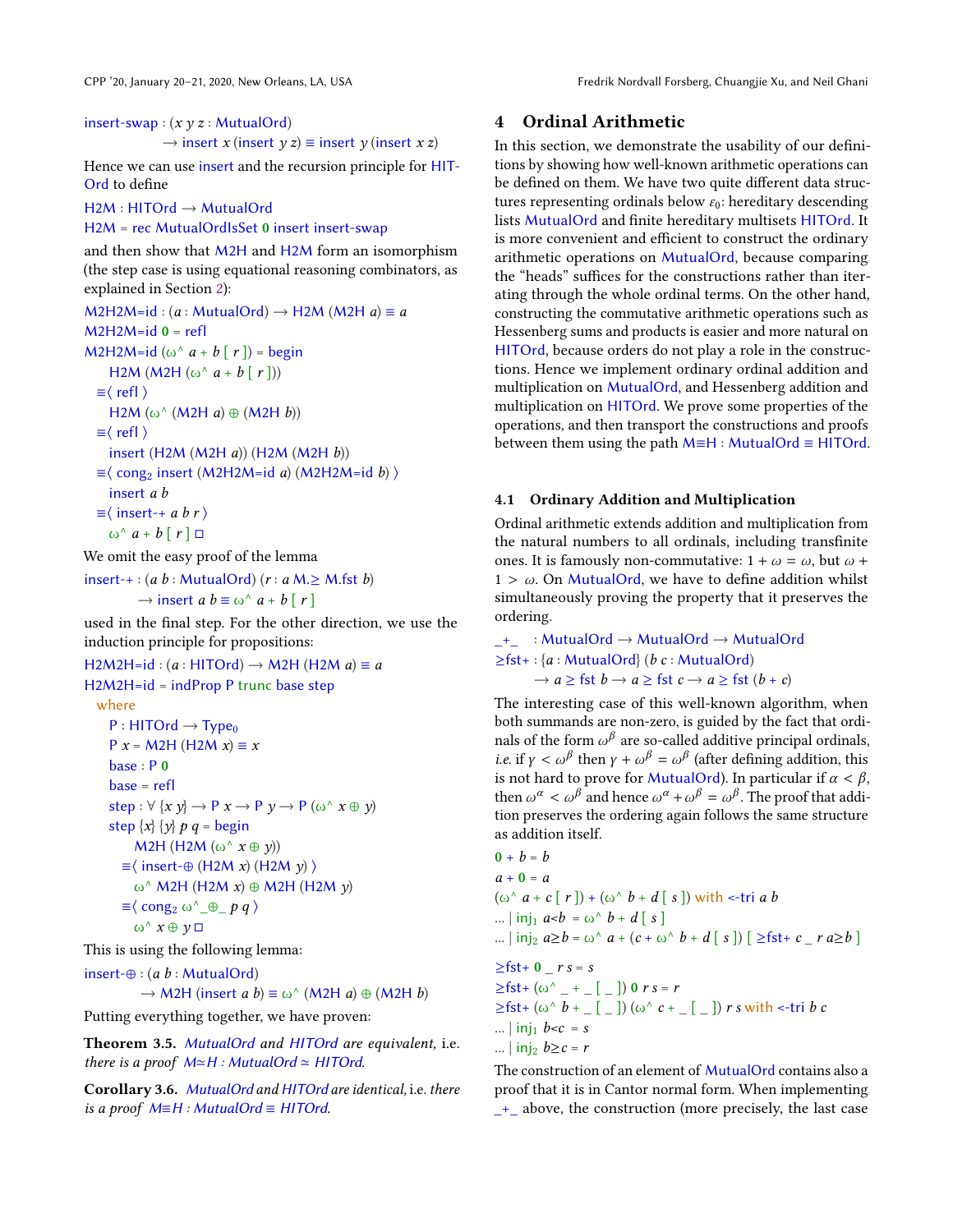when  $a \ge b$ ) explicitly tells us what property of  $+$  is required to show that the sum is in Cantor normal form, and we are led to prove this property simultaneously. In the traditional subset approach, one usually constructs addition on all ordinal terms, and then proves that it preserves Cantor normal form. However one has to figure out what property of addition is needed for the proof oneself. The above example of a "construction-guided" proof demonstrates one advantage of the mutual approach.

Moving from programs to proofs, consider the following type stating that a given binary operation is associative:

 $Assoc : (A : Type_0) \rightarrow (A \rightarrow A \rightarrow A) \rightarrow Type_0$ Assoc  $A \rightarrow \bullet$  =  $\forall$  a b  $c \rightarrow a \star (b \star c) \equiv (a \star b) \star c$ 

We can construct an easy but lengthy proof

+assoc : Assoc MutualOrd \_+\_

that  $+$  on MutualOrd is associative — the lengthiness is due to the use of a case distinction on  $\leftarrow$ -tri  $a$   $b$  in the definition of \_+\_. Now, using the path M≡H : MutualOrd ≡ HITOrd, we can transport both the operation of addition and the proof that it is associative to an associative operation on HITOrd:

 $+$ <sup>H</sup> : HITOrd  $\rightarrow$  HITOrd  $\rightarrow$  HITOrd  $\perp$ <sup>H</sup>  $_$  = transport ( $\lambda$  *i*  $\rightarrow$  M=H *i*  $\rightarrow$  M=H *i*  $\rightarrow$  M=H *i*)  $\perp$ <sup>1</sup>

+ <sup>H</sup>assoc : Assoc HITOrd \_+ <sup>H</sup>\_

+<sup>H</sup>assoc = transport ( $\lambda$  *i*  $\rightarrow$  Assoc (M=H *i*) (+Path *i*)) +assoc where

+Path : PathP ( $\lambda$  i  $\rightarrow$  M=H i  $\rightarrow$  M=H i  $\rightarrow$  M=H i)  $+$   $+$ <sup>H</sup>

is a dependent path from  $+$  to  $+$ <sup>H</sup>.

Similarly, we can implement the standard multiplication algorithm for ordinals in Cantor normal form

\_·\_ : MutualOrd → MutualOrd → MutualOrd  $\mathbf{0} \cdot \mathbf{b} = \mathbf{0}$  $a \cdot 0 = 0$  $a \cdot (\omega^{\wedge} 0 + d \mid r) = a + a \cdot d$  $(\omega^{\wedge} a + c \nvert r \rvert) \cdot (\omega^{\wedge} b + d \nvert s \rvert) =$  $M.\omega^{\wedge}$   $\langle a+b \rangle + (\omega^{\wedge} a+c$  [ r ] · d)

where  $M.\omega^{\wedge} \langle a \rangle = \omega^{\wedge} a + 0$  [  $\geq 0$  ]. Since every case is implemented in terms of previously defined functions, there is no need to prove any simultaneous lemma about preservation of the order this time. Again, we can transport this definition to get multiplication on HITOrd for free:

 $\lrcorner^{\mathsf{H}}\lrcorner$  : HITOrd  $\rightarrow$  HITO $\mathsf{rd}$   $\rightarrow$  HITO $\mathsf{rd}$  $\lfloor \frac{H}{I} \rfloor$  = transport ( $\lambda$  *i*  $\rightarrow$  M≡H *i*  $\rightarrow$  M≡H *i*)  $\rightarrow$   $\rightarrow$ 

Let us look at some examples. We define the MutualOrd representation of the ordinal 1 by  $M.1 = M.\omega^{\wedge}$  (0) and the one of  $\omega$  by  $M.\omega = M.\omega^{\wedge} \langle M.1 \rangle$ . The following examples illustrate that ordinal addition and multiplication are not commutative: for addition, we have  $1 + \omega = \omega \neq \omega + 1$ , where the equality is definitional, *i.e.*, it computes:

$$
Ex[+NonComm]: M.1 + M.\omega \equiv M.\omega
$$
  
 
$$
\times M.\omega + M.1 > M.\omega
$$

 $Ex[+NonComm] = (refl, <sub>3</sub> refl <sub>1</sub>)$ 

Similarly, for multiplication, we have  $2 \cdot \omega = \omega \neq \omega + \omega = \omega \cdot 2$ :  $Ex[\cdot\text{NonComm}] : (M.1 + M.1) \cdot M.\omega \equiv M.\omega$ 

$$
\times M.\omega \qquad \times M.\omega \qquad \times M.\omega \qquad \times M.\omega
$$
  
×  $M.\omega$  +  $M.\omega$   
×  $M.\omega + M.\omega$   
=  $M.\omega \cdot (M.1 + M.1)$ 

 $Ex[\cdot\text{NonComm}] = (refl, \leq 3, refl \leq 1, refl)$ 

For the examples of HITOrd, we define H. $\omega^{\wedge}$  (  $a$  ) =  $\omega^{\wedge}$   $a \oplus 0$ , H.1 = H.ω<sup> $\land$ </sup> ( 0  $\land$  and H.ω = H.ω $\land$  ( H.1  $\land$ ). The operations of addition and multiplication on HITOrd are obtained by transporting those on MutualOrd along M≡H. We get this path using (one direction of) the univalence axiom which is constructively provable in cubical Agda. Therefore, closed terms of HITOrd constructed using these operations can be evaluated into normal form, for instance

 $\text{Ex}[\text{+}^{\text{H}}\text{Comp}] : \text{H}.1 + ^{\text{H}}\text{H}.\omega \equiv \omega^{\wedge} (\omega^{\wedge} 0 \oplus 0) \oplus 0$  $Ex[+<sup>H</sup>Comp] = ref$ 

$$
Ex[·HComp]: H. \omega ·H (H.1 +H H.1)
$$

$$
\equiv \omega^{\wedge} (\omega^{\wedge} 0 \oplus 0) \oplus \omega^{\wedge} (\omega^{\wedge} 0 \oplus 0) \oplus 0
$$
  
Ex[<sup>H</sup>Comp] = refI

Again, note that both equalities are definitional.

#### <span id="page-8-0"></span>4.2 Hessenberg Addition and Multiplication

Hessenberg arithmetic [\[17\]](#page-13-14) is a variant of ordinal arithmetic which is commutative and associative, but not continuous in its second argument. On HITOrd, Hessenberg addition is simply implemented as the concatenation operation on finite multisets. Here we define it by pattern matching on the first argument, which is equivalent to using the recursion principle. Note that we also have to produce clauses for swap and trunc, corresponding to proving that the defined function preserves the generating paths. For instance, for swap, we have to prove that our definition gives identical results for swapped exponents, i.e., a path  $ω^{\wedge} a ⊕ ω^{\wedge} b ⊕ (c ⊕ y) ≡ ω^{\wedge} b ⊕ ω^{\wedge} a ⊕ (c ⊕ y)$ , which is again an instance of swap:

 $\Box \oplus \Box$ : HITOrd  $\rightarrow$  HITOrd  $\rightarrow$  HITOrd 0  $\oplus$  y = y  $(\omega^{\wedge} a \oplus b) \oplus y = \omega^{\wedge} a \oplus (b \oplus y)$ (swap a b c i)  $\oplus$  y = swap a b (c  $\oplus$  y) i (trunc p q i j)  $\oplus$  y = trunc (cong  $(\oplus \gamma)$  p) (cong  $(\oplus \gamma)$  q) i j

Our goal is now to justify the notation  $\oplus$  in the constructor name for HITOrd by showing that  $\oplus$  is commutative. First we define the property of being commutative:

Comm :  $(A : Type_0) \rightarrow (A \rightarrow A \rightarrow A) \rightarrow Type_0$ Comm  $A \star = \forall a b \rightarrow a \star b \equiv b \star a$ 

Next we can use the induction principle for propositions to prove that indeed  $_{\oplus}$  is commutative. The base case is given by a simple lemma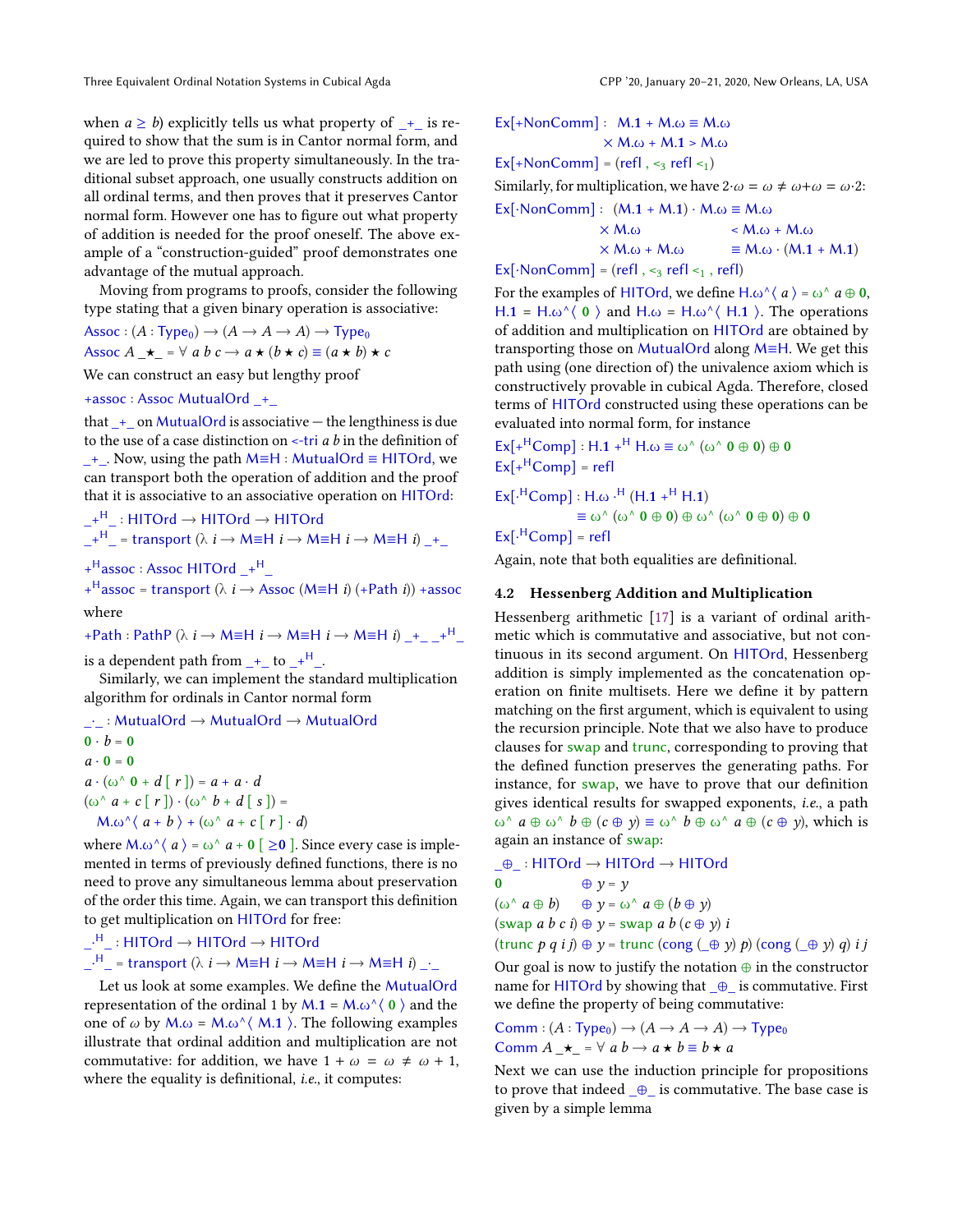$\oplus$ unitr : (a : HITOrd)  $\rightarrow$  a  $\oplus$  0  $\equiv$  a

and the heavy work of the step case is done by the lemmas

⊕assoc : Assoc HITOrd \_⊕\_  $\omega^{\wedge} \oplus = \oplus \omega^{\wedge} : (a \ b : \text{HITOrd}) \rightarrow (\omega^{\wedge} \ a \oplus b) \equiv b \oplus \text{H} \ldots \wedge \langle a \rangle$ 

which are also proved using the induction principle indProp. Using these lemmas, the proof is as follows:

#### ⊕comm : Comm HITOrd \_⊕\_

 $\oplus$ comm  $a = \text{indProp } P$  trunc base step

```
where
    P : HITOrd \rightarrow Type_0P b = a \oplus b \equiv b \oplus abase : P 0
    base = ⊕unitr astep : \forall \{x \ y\} \rightarrow P \ x \rightarrow P \ y \rightarrow P \ (\omega^{\wedge} \ x \oplus y)step \{x\} \{y\} \emptyset p = begin
             a \oplus (\omega \wedge x \oplus y)\equiv \langle cong (a \oplus ) (\omega^{\wedge} \oplus = \oplus \omega^{\wedge} x \nu) \ranglea \oplus (\nu \oplus H \omega^{\wedge} \langle x \rangle)\equiv \langle \Thetaassoc a y H.ω^\langle x \rangle(a \oplus y) \oplus H.\omega^{\wedge}(x)\equiv \langle \text{cong } (\bigoplus H \omega^{\wedge} \langle x \rangle) p \rangle(y \oplus a) \oplus H.\omega^{\wedge} \langle x \rangle\equiv \langle (\omega^{\wedge} \oplus = \oplus \omega^{\wedge} x (\nu \oplus a))^{-1} \rangle(\omega^{\wedge} x \oplus y) \oplus a \square
```
By transporting along the reversed path

H≡M : HITOrd ≡ MutualOrd

 $H \equiv M i = M \equiv H$  (~ i)

we get a commutative operation on MutualOrd:

```
\_\oplus^{\mathsf{M}}\_ : MutualOrd \rightarrow MutualOrd \rightarrow MutualOrd
```
 $\_\oplus^{\mathsf{M}}$  = transport ( $\lambda$   $i$   $\rightarrow$  H≡M  $i$   $\rightarrow$  H≡M  $i$   $\rightarrow$  H≡M  $i)$   $\_\oplus$ 

```
\oplus^\mathsf{M}comm : Comm MutualOrd _\oplus^\mathsf{M}_
```
 $\oplus^{\sf M}$ comm = transport ( $\lambda$   $i$   $\to$  Comm (H $\equiv$ M  $i$ ) ( $\oplus$ Path  $i$ )) ⊕comm

where

 $\oplus$ Path : PathP ( $\lambda$   $i \rightarrow$  H $\equiv$ M  $i \rightarrow$  H $\equiv$ M  $i \rightarrow$  H $\equiv$ M  $i$ )  $\_\oplus$   $\_\oplus$   $\_\oplus$ <sup>M</sup> is a dependent path from  $\_\oplus\_$  to  $\_\oplus^M\_\dots$ 

We also implement Hessenberg multiplication on HITOrd, which is essentially pairwise concatenation of elements in finite multisets. We first define  $a + b$  which concatenates every element of a with b. Again, we are asked to prove that

this respects swapping exponents and set-truncation.

\_∔\_ : HITOrd → HITOrd → HITOrd 0  $\dot{+} b = 0$  $(\omega^{\wedge} a \oplus c) \rightarrow b = \omega^{\wedge} (a \oplus b) \oplus (c \dot{+} b)$  $(swap x y z i) + b = swap (x \oplus b) (y \oplus b) (z + b) i$ (trunc  $p q i j$ ) + b = trunc (cong ( $\pm b$ ) p) (cong ( $\pm b$ ) q) i j Then we define Hessenberg multiplication  $a \otimes b$  by using this operation to concatenate  $a$  to every exponent of  $b$ :

\_⊗\_ : HITOrd → HITOrd → HITOrd  $a \otimes 0$  = 0  $a \otimes (\omega^{\wedge} b \oplus c) = (a \dotplus b) \oplus (a \otimes c)$  $a \otimes$  (swap  $x \vee z i$ ) = ⊕swap  $(a + x) (a + y) (a \otimes z) i$  $a \otimes$  (trunc p q i j) = trunc (cong  $(a \otimes)$  p) (cong  $(a \otimes)$  q) i j where  $\oplus$ swap :  $\forall$  a  $b$   $c \rightarrow a \oplus b \oplus c \equiv b \oplus a \oplus c$ 

is easily proved using ⊕assoc and ⊕comm. Finally we can

again transport to get Hessenberg multiplication on Mutual-Ord:

$$
\_\otimes^{\mathsf{M}}\_\cdot: \text{MutualOrd} \to \text{MutualOrd} \to \text{MutualOrd}
$$
  

$$
\_\otimes^{\mathsf{M}}\_\cdot = \text{transport } (\lambda \text{ } i \to \text{H} \equiv \text{M } i \to \text{H} \equiv \text{M } i \to \text{H} \equiv \text{M } i) \_\otimes\_\cdot
$$

Let us look at some examples. Hessenberg addition on HITOrd can be viewed as a concatenation operation, as illustrated below:

Ex[⊕concat] :

H.1 
$$
\oplus
$$
 H.ω<sup>2</sup> ( $\oplus$  A.ω  
\n $\equiv \omega^0 \mathbf{0} \oplus \omega^0 (\omega^0 (\omega^0 \mathbf{0} \oplus \mathbf{0}) \oplus \mathbf{0}) \oplus \omega^0 (\omega^0 \mathbf{0} \oplus \mathbf{0}) \oplus \mathbf{0}$   
\nEx[ $\oplus$ concat] = refI

Again, because univalence is computational in cubical Agda, the transported Hessenberg operations on MutualOrd compute. For instance, we have the following definitional equalities — note that these equations are not true for ordinary addition and multiplication.

 $Ex[\oplus^MComp]: M.1 \oplus^M M. \omega \equiv M. \omega + M.1$  $Ex[\oplus^MComp] = ref$ 

 $\text{Ex}[\otimes^M \text{Comp}] : (M.1 + M.1) \otimes^M M. \omega \equiv M. \omega + M. \omega$  $Ex[@^MComp] = refI$ 

### <span id="page-9-0"></span>5 Transfinite Induction

In this section, we prove transfinite induction for MutualOrd, and then transport it to transfinite induction for HITOrd. Already defining an ordering on HITOrd by hand is nontrivial, and usually requires several auxiliary concepts such as a subset relation for multisets and multiset operations such as union and subtraction [\[3,](#page-12-9) [11\]](#page-12-0). Now we can simply transport the ordering on MutualOrd to HITOrd. Similarly, it seems easier to prove transfinite induction for MutualOrd and then transport the proof to HITOrd if needed, rather than proving it directly.

#### 5.1 The Transported Ordering on HITOrd

We firstly transport the ordering on MutualOrd to HITOrd as follows:

 $\leq^H$  : HITOrd  $\rightarrow$  HITOrd  $\rightarrow$  Type<sub>0</sub>

 $\langle k \rangle^H$  = transport ( $\lambda$  i  $\rightarrow$  M≡H i  $\rightarrow$  M≡H i  $\rightarrow$  Type<sub>0</sub>)  $\leq$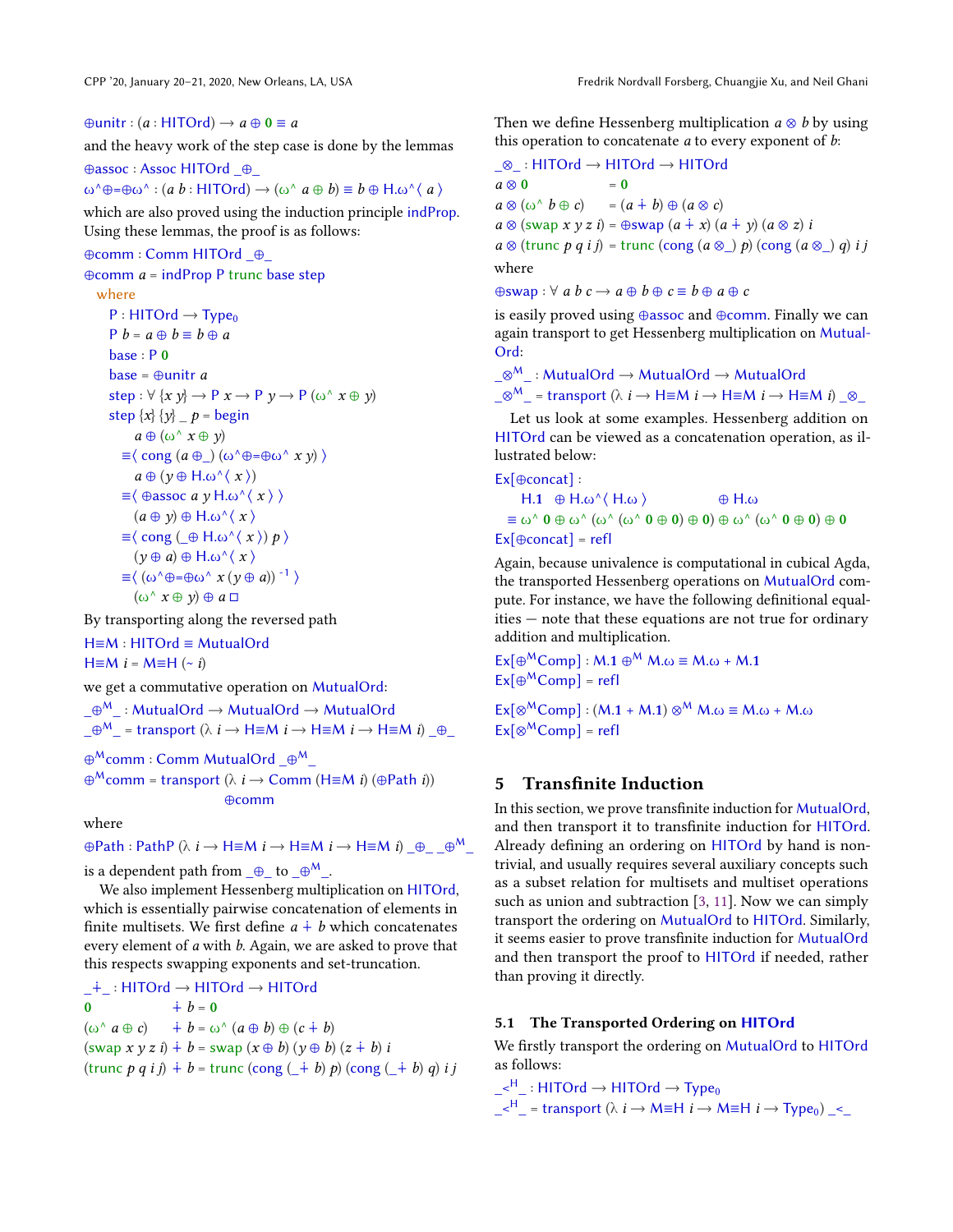We can further transport the properties of  $\leq$  to  $\leq$ <sup>H</sup>. For instance, let us define the property of decidability

$$
\text{Dec} : (A : \text{Type } \ell) \to (A \to A \to \text{Type } \ell') \to \text{Type } (\ell \sqcup \ell')
$$
\n
$$
\text{Dec } A \_\leq = (x \ y : A) \to x < y \ \forall \neg \ x < y
$$

We can easily prove

<-dec : Dec MutualOrd \_<\_

and then transport it to get

 $\leq^{\mathsf{H}}$ -dec : Dec HITOrd  $\leq^{\mathsf{H}}$ 

 $\langle e^{H}$ -dec = transport ( $\lambda$  *i*  $\rightarrow$  Dec (M $\equiv$ H *i*) ( $\langle$ -Path *i*))  $\langle$ -dec

where

 $\langle$ -Path : PathP ( $\lambda$  i  $\rightarrow$  M=H i  $\rightarrow$  M=H i  $\rightarrow$  Type<sub>0</sub>)  $\langle$ 

is a dependent path from  $\leq$  to  $\leq$ <sup>H</sup>.

Now we demonstrate that the transported property  $\leq^H$ computes, like the transported constructions in Section [4.](#page-7-0) To simplify the examples, we turn <<sup>H</sup>-dec into a boolean-valued function by

lt : HITOrd → HITOrd → Bool

It *a b* = isLeft ( $\lt^H$ -dec *a b*)

where isLeft assigns true : Bool to the left summand and false : Bool to the right. Here are some examples:

 $Ex[<sup>H</sup>-decComp]$ : lt 0 0 ≡ false

 $\times$  lt H.ω ((H.1  $\oplus$  H.1)  $\otimes$  H.ω)  $\equiv$  true  $\times$  lt (H.ω^ $\langle$  H.ω  $\rangle$ ) (H.ω^ $\langle$  H.1 +<sup>H</sup> H.ω  $\rangle$ ) = false  $\times$  lt (H.ω^ $\langle$  H.ω  $\rangle$ ) (H.ω^ $\langle$  H.1  $\oplus$  H.ω  $\rangle$ ) = true  $Ex[<sup>H</sup>-decComp] = (refl, refl, refl, refl)$ 

Again, note that all equalities displayed are definitional.

#### 5.2 Transfinite Induction

Transfinite induction for a type A with respect to a relation  $\leq$  on A says that if for every x in A a property  $P(x)$  is provable assuming that  $P(y)$  holds for all  $y < x$ , then  $P(x)$ holds for every x.

 $TI:(A:Type \ell) \rightarrow (A \rightarrow A \rightarrow Type \ell') \rightarrow$  $\forall \ell \rightarrow \text{Type } (\ell \sqcup \ell' \sqcup \text{Isuc } \ell'')$  $\textsf{TI} \ A \ \leq \ \ell^{\, \prime\prime} = (P : A \rightarrow \textsf{Type} \ \ell^{\, \prime\prime})$  $\rightarrow (\forall x \rightarrow (\forall y \rightarrow y \land x \rightarrow P \ y) \rightarrow P \ x)$  $\rightarrow \forall x \rightarrow P x$ 

It is well-known that transfinite induction is logically equivalent to every element of A being accessible, in the following sense:

module Acc  $(A : Type \ell)$   $(\leq : A \rightarrow A \rightarrow Type \ell)$  where

data isAccessible  $(x : A) : Type (\ell \sqcup \ell')$  where  $next: (\forall y \rightarrow y \leq x \rightarrow isAccessible y) \rightarrow isAccessible x$ 

$$
\begin{aligned}\n\text{acclnd}: (P: A \to \text{Type } \ell^{\prime}) \\
\to (\forall \ x \to (\forall \ y \to y < x \to P \ y) \to P \ x) \\
\to \forall \ x \to \text{is} \text{Accessible } x \to P \ x\n\end{aligned}
$$

accInd P step x (next  $\delta$ ) = step  $x (\lambda y r \rightarrow \text{acclnd } P \text{ step } y (\delta y r))$ 

open Acc MutualOrd \_<\_

The proof of transfinite induction uses accInd. We now show that every element of MutualOrd is accessible:

 $WF: (x : MutualOrd) \rightarrow isAccessible x$  $WF 0 = 0$ Acc

WF  $(\omega^{\wedge} a + b \mid r)$  =  $\omega$ +Acc a b r (WF a) (WF b)

The base case 0Acc : isAccessible 0 is trivial. We show the non-zero case

ω+Acc : (a b : MutualOrd) (r : a  $\ge$  fst b)

$$
\rightarrow
$$
 is  
Accessible  $a \rightarrow$  is  
Accessible  $b$ 

 $\rightarrow$  isAccessible ( $\omega^{\wedge} a + b \upharpoonright r \upharpoonright$ )

using the following two lemmas

fstAcc :  $\forall$  {a b x}  $\rightarrow$  isAccessible a  $\rightarrow$  isAccessible b  $\rightarrow$   $x < a \rightarrow (r : x \geq \text{fst } b)$  $\rightarrow$  isAccessible ( $\omega^{\wedge} x + b \upharpoonright r$ )

sndAcc :  $\forall$  {a b y}  $\rightarrow$  isAccessible a  $\rightarrow$  isAccessible b  $\rightarrow \nu < b \rightarrow (r : a \geq \text{fst } \nu)$ 

 $\rightarrow$  isAccessible ( $\omega$ <sup> $\wedge$ </sup>  $a + \gamma$  [  $r$  ])

which are simultaneously proved. The idea is that, to prove the accessibility of  $\omega^{\wedge} a + b \mid r \mid$ , we have to show that z is accessible for any  $z < \omega^{\wedge} a + b \mid r$ . There are three cases: (1) If z is 0, then we are done. (2) If z is  $\omega^{\wedge} c + d \mid s \mid$  with  $c < a$ , then we use fstAcc. (3) If z is  $\omega^{\wedge} c + d \in s$  with  $c \equiv a$ and  $b < d$ , then we use sndAcc.

Combining accInd and WF, we can now prove:

Theorem 5.1. Transfinite induction holds for MutualOrd, i.e. there is a proof  $MTI:TI$  MutualOrd  $\leq \ell$ .

Transporting along our path M≡H, we also have:

Corollary 5.2. Transfinite induction holds for HITOrd, i.e. there is a proof HTI : TI HITOrd  $\mathcal{L}^H_-\ell$ .

#### 5.3 All Strictly Descending Sequences are Finite

Now we consider a simple application of transfinite induction: to prove that all strictly descending sequences of ordinals below  $\varepsilon_0$  are finite. Formulating this faithfully in Agda is not easy when representing sequences as functions from the natural numbers, and one often ends up with the negative formulation "there is no strictly descending sequence" instead. One may replace finiteness by eventual zeroness, but this would contradict the strictly descending condition. As a stronger and computational formulation, we introduce the following notion:

pseudo-descending : ( $\mathbb{N} \rightarrow$  MutualOrd)  $\rightarrow$  Type<sub>0</sub> pseudo-descending  $f =$ 

 $\forall i \rightarrow f i > f$  (suc i)  $\forall f i \equiv 0 \times f$  (suc i)  $\equiv 0$ )

Note that it is not enough to require only  $f_i = 0$  in the second summand, as that would allow f to "restart" at stage suc *i*.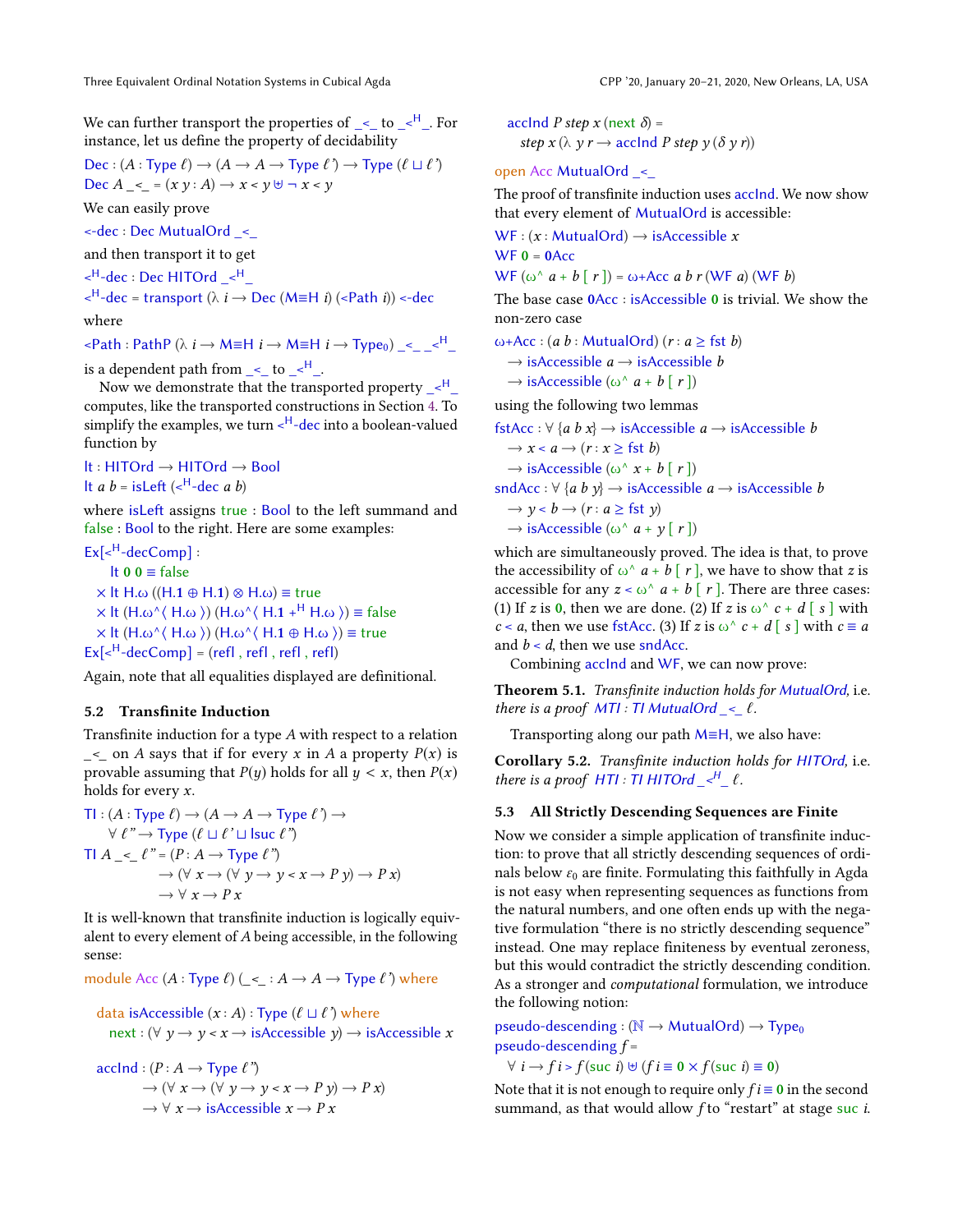This notion is obviously weaker than the notion of being strictly descending:

strictly-descending : ( $\mathbb{N} \rightarrow$  MutualOrd)  $\rightarrow$  Type<sub>0</sub> strictly-descending  $f = \forall i \rightarrow fi > f$  (suc i)

The following facts of pseudo-descendingness are trivial but play an important role in the proof.

zeroPoint :  $\forall$  { $f$ }  $\rightarrow$  pseudo-descending  $f$  $\rightarrow \forall$  { $i$ }  $\rightarrow$   $f$   $i \equiv$  0  $\rightarrow \forall$   $j$   $\rightarrow$   $j \geq$ <sup>N</sup>  $i \rightarrow$   $f$  $j \equiv$  0 nonzeroPoint : ∀ {f} → pseudo-descending f  $\rightarrow \forall$  {*i*}  $\rightarrow$  *f i* > 0  $\rightarrow$  *f i* > *f* (suc *i*)

where inequality  $\_{leq}^{\mathbb{N}}$  of natural numbers is inductively defined in the standard way. Moreover, we say that a sequence f is eventually zero if we can find an n such that  $f(i)$  takes the value zero for every  $i$  after  $n$ :

eventually-zero : ( $\mathbb{N} \rightarrow$  MutualOrd)  $\rightarrow$  Type<sub>0</sub> eventually-zero  $f$  =  $\sum \setminus (n:\mathbb{N}) \to \forall \,\, i \to i \geq^\mathbb{N} n \to f\, i \equiv \mathbf{0}$ 

One can easily prove the following fact of eventual-zeroness: eventually-zero-cons :

 $\forall f \rightarrow$  eventually-zero (f∘ suc)  $\rightarrow$  eventually-zero f

Now we can formulate our result positively as follows:

Theorem 5.3. Every pseudo-descending sequence is eventually zero, i.e. there is a proof

PD2EZ :  $\forall f \rightarrow$  pseudo-descending  $f \rightarrow$  eventually-zero f.

Proof. We prove the statement using transfinite induction on  $f_0$ , *i.e.* we use the following motive:

 $P: MutualOrd \rightarrow Type_0$ P  $a = \forall f \rightarrow$  pseudo-descending  $f \rightarrow f0 \equiv a$  $\rightarrow$  eventually-zero f

We have to prove the following induction step:

```
step : \forall x \rightarrow (\forall y \rightarrow y \langle x \rightarrow P y \rangle \rightarrow P xstep x h f df f0=x with \geq 0 {f 0}
step x h f df f0=x | inj<sub>1</sub> f0>0 = goal
  where
     f1\le x : f1 < xf1<x = subst (f1 <) f0=x (nonzeroPoint dff0>0)
     ezfs : eventually-zero (f \circ suc)
     ezfs = h(f_1) f1<x (f \circ suc) (df \circ suc) refl
     goal : eventually-zero f
     goal = eventually-zero-cons fezfsstep x h f df f0=x | inj<sub>2</sub> f0=0 = goal
  where
     fi=0 : \forall i \rightarrow f i \equiv 0fi=0 i = zeroPoint df f0=0 i z\leqn
     goal : eventually-zero f
     goal = 0, \lambda i \rightarrow fi=0 i
```
It consists of two cases: (1) If  $f \circ 0$  be the  $f \circ x$  by the fact nonzeroPoint. Hence  $f \circ$  suc is eventually zero by the hypothesis h, and so is f by the fact eventually-zero-cons. (2) If  $f_0 \equiv 0$ , then f is constantly zero by the fact zeroPoint. Hence we can take PD2EZ  $f df = MTI$  P step  $(f 0) f df$  refl.  $\Box$ 

The algorithm encoded in the above proof checks the values of  $f \cdot 0$ ,  $f \cdot 1$ , ... in turn, until it finds a zero point. By construction, it will thus find the least *n* such that  $f i \equiv 0$ for all  $i \geq^N n$ . The transfinite induction principle proves that this procedure is terminating, using the assumption of pseudo-descendingness.

Because strict descendingness implies the pseudo notion, the negative formulation is a simple corollary.

Corollary 5.4. There is no strictly descending sequence, i.e. there is a proof NSDS :  $\forall f \rightarrow \text{strictly-descending } f \rightarrow \bot$ .

#### 6 Comparison with Related Work

In this section, we compare existing work with our development.

Trees as Ordinals The relationship between ordinals especially ordinals below  $\varepsilon_0$  — and various tree structures is of course well known, and more or less folklore. Dershowitz [\[10\]](#page-12-2) gives an overview of different ordinal representations using finite trees, and Dershowitz and Reingold [\[12\]](#page-12-3) construct binary trees using Lisp-like list structures. This is similar to our definition MutualOrd, but our systems provide unique representations of ordinals. Jervell [\[18\]](#page-13-15) gives a clever total ordering on finite trees with  $\varepsilon_0$  the supremum of all binary trees. It is not straightforward to encode and work with this ordering in a proof assistant.

Ordinals in Type Theory Surprisingly large ordinals can be constructed in basic Martin-Löf Type Theory with primitive type of (countable) ordinals, but no recursion principle for it. Coquand, Hancock and Setzer [\[8\]](#page-12-10) show that already in this setting, one can reach  $\phi_{\varepsilon_0}(0)$ , where  $\phi_\alpha$  is the Veblen hierarchy. Hancock [\[16\]](#page-13-16) uses a class of predicate transformers called lenses to give a clean proof of (half of) Hancock's conjecture: Martin-Löf Type Theory with  $n$  universes can reach  $\phi_{\phi_{\phi}(\cdot,0)}(0)$  with *n* nestings of  $\phi_{\varepsilon_0}(0)$ . In contrast, in our work we are not restricting ourselves to a spartan type theory, but try to take full advantage of all of Agda, with the goal of producing an easy-to-use representation. It is clear that we can draw much inspiration from this line of work when going beyond  $\varepsilon_0$ . See also Setzer [\[26\]](#page-13-17) for a general overview of the ordinals that can be constructed in different variations of type theory.

Formalisations Several formalisations of ordinals and ordinal notation systems exist in the literature. Manolios and Vroon[\[21\]](#page-13-3) represents ordinals below  $\varepsilon_0$  in the ACL2 theorem prover, based on a variation of Cantor normal form with

 $\omega^{\beta_1} c_1 + \ldots + \omega^{\beta_n} c_n$  with  $\beta_1 > \ldots > \beta_n$  and all  $c_i$  finite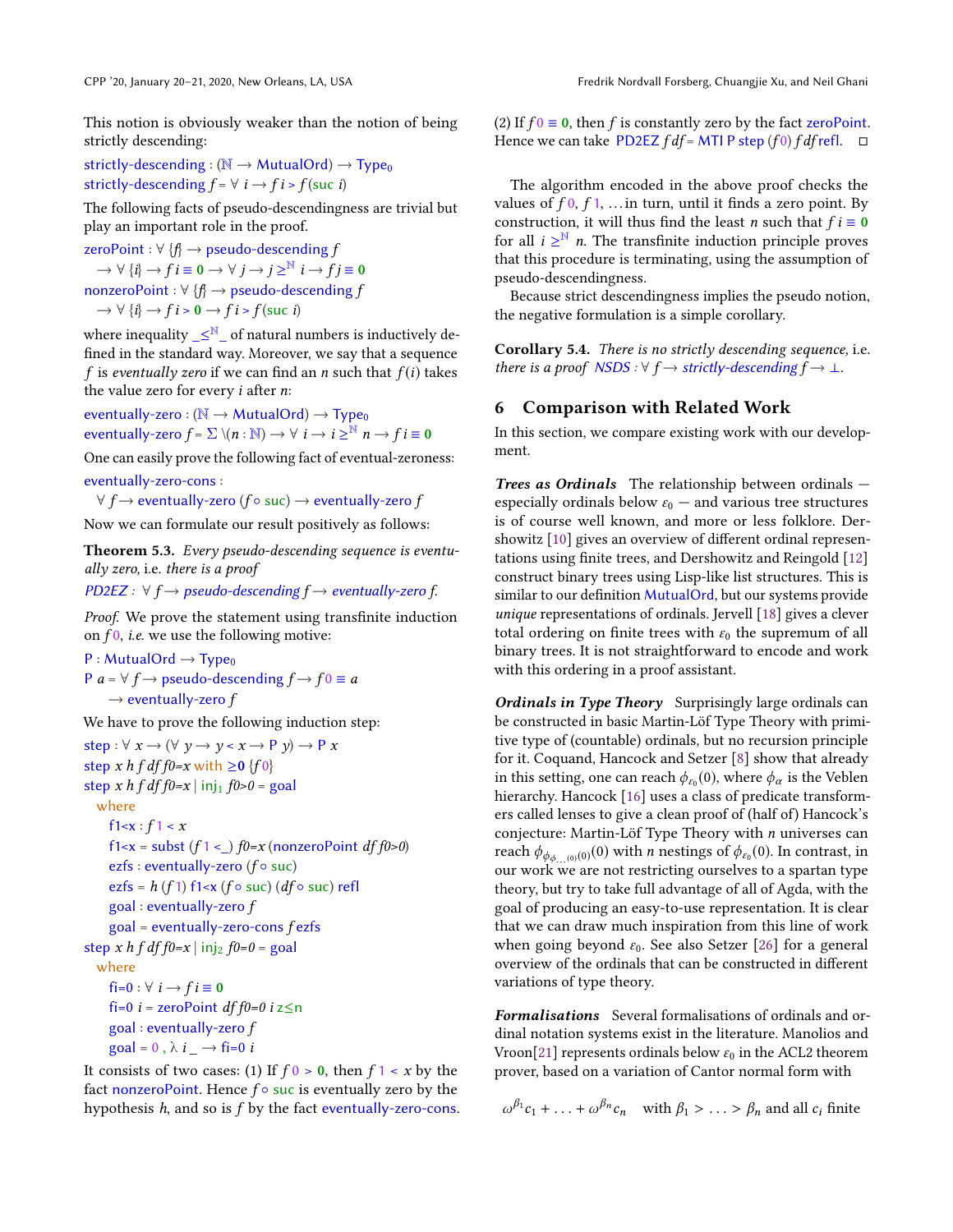This is similar to our SigmaOrd representation, except that there are no mechanical guarantees that given inputs actually are in Cantor normal form. They also provide algorithms for ordinal arithmetic and comparisons of ordinals, but their correctness proofs have to assume that the given inputs are in Cantor normal form. In contrast, it is not possible to construct ordinal terms not in Cantor normal form in our systems. Similarly, Castéran and Contejean [\[6\]](#page-12-11) and Grimm [\[15\]](#page-13-18) develop significant theories of ordinals below  $\varepsilon_0$  in Coq, including arithmetic operations and transfinite induction. This is again similar to our SigmaOrd approach (a choice perhaps made because Coq to date does not support simultaneous definitions or higher inductive types, which are needed for the MutualOrd and HITOrd approaches respectively).

Finite Multisets In Isabelle/HOL, Blanchette, Fleury and Traytel [\[3\]](#page-12-9) define an inductive datatype of hereditary multisets to represent ordinals below  $\varepsilon_0$ , similar to our HITOrd approach. The representation relies on the notion of multisets in Isabelle's standard library, which are defined as natural number-valued functions with a finite support. This can be constructively problematic, for instance when defining ordinal exponentiation. In contrast, our use of higher inductive types to define multisets means that our datatypes are reassuringly first-order. Because hereditary multisets are viewed as a subtype of nested multisets, the nested multiset ordering and its well-foundedness proof are "lifted" to the hereditary multisets using the sophisticated machinery in Isabelle. However, defining the nested multiset ordering [\[11\]](#page-12-0) is non-trivial and proving its well-foundedness is challenging as admitted in [\[3\]](#page-12-9). In comparison, our ordinal notation system Mutual-Ord is convenient to work with for instance to prove its well-foundedness. By showing that it is equivalent to hereditary multisets HITOrd, we obtain also a well-foundedness proof for the latter.

## 7 Concluding Remarks

We have used modern features of cubical Agda such as simultaneous definitions and higher inductive types to faithfully represent ordinals below  $\varepsilon_0$ , and shown that our definitions are easy to work with by defining common operations on, and proofs about, our ordinal notation systems. Our development is fully constructive.

Of course, in the world of ordinals,  $\varepsilon_0$  is tiny; already Martin-Löf Type Theory with W-types and only one universe has proof-theoretic strength well beyond  $\varepsilon_0$  [\[26\]](#page-13-17), and simultaneous inductive-recursive definitions are known to increase the proof-theoretic strength even further (a consequence of Hancock's Conjecture [\[16\]](#page-13-16)). Similarly Lumsdaine and Shulman [\[20\]](#page-13-8) show that adding recursive higher inductive types increases the power of type theory by considering in particular a higher inductive type encoding of a variation of Brouwer tree ordinals. To verify e.g. termination of programs exhausting the strength of such systems, one would

have to define even stronger ordinal notation systems. We conjecture that powerful definitional principles such as simultaneous inductive-recursive definitions and higher inductive types  $-$  perhaps combined  $-$  can be used to faithfully represent also larger ordinals, and hence be useful for such program verification problems.

## Acknowledgments

We thank Nicolai Kraus, Helmut Schwichtenberg, Ryota Akiyoshi, Nils Köpp, Masahiko Sato and Anders Mörtberg for many interesting and illuminating discussions, and the anonymous reviewers for their helpful suggestions and comments. This work was supported by funding from the Engineering and Physical Sciences Research Council [grant number EP/M016951/1], the Alexander von Humboldt Foundation, and the LMUexcellent initiative.

#### References

- <span id="page-12-5"></span>[1] Thorsten Altenkirch, Paolo Capriotti, Gabe Dijkstra, Nicolai Kraus, and Fredrik Nordvall Forsberg. 2018. Quotient inductive-inductive types. In Foundations of Software Science and Computation Structures (Lecture Notes in Computer Science), Christel Baier and Ugo Dal Lago (Eds.), Vol. 10803. Springer, Heidelberg, Germany, 293–310.
- <span id="page-12-8"></span>[2] Richard Bird and Lambert Meertens. 1998. Nested datatypes. In Mathematics of Program Construction (Lecture Notes in Computer Science), Johan Jeuring (Ed.), Vol. 1422. Springer, Heidelberg, Germany, 52–67.
- <span id="page-12-9"></span>[3] Jasmin Christian Blanchette, Mathias Fleury, and Dmitriy Traytel. 2017. Nested multisets, hereditary multisets, and syntactic ordinals in Isabelle/HOL. In Formal Structures for Computation and Deduction (Leibniz International Proceedings in Informatics (LIPIcs)), Dale Miller (Ed.), Vol. 84. Schloss Dagstuhl–Leibniz-Zentrum für Informatik, Dagstuhl, Germany, 11:1–11:18.
- <span id="page-12-1"></span>[4] Jasmin Christian Blanchette, Andrei Popescu, and Dmitriy Traytel. 2014. Cardinals in Isabelle/HOL. In Interactive Theorem Proving (Lecture Notes in Computer Science), Gerwin Klein and Ruben Gamboa (Eds.), Vol. 8558. Springer, Heidelberg, Germany, 111–127.
- <span id="page-12-4"></span>[5] Wilfried Buchholz. 1991. Notation systems for infinitary derivations. Archive for Mathematical Logic 30 (1991), 227–296.
- <span id="page-12-11"></span>[6] Pierre Castéran and Evelyne Contejean. 2006. On ordinal notations. (2006). Available at <http://coq.inria.fr/V8.2pl1/contribs/Cantor.html>.
- <span id="page-12-6"></span>[7] Cyril Cohen, Thierry Coquand, Simon Huber, and Anders Mörtberg. 2018. Cubical Type Theory: a constructive interpretation of the Univalence Axiom. In 21st International Conference on Types for Proofs and Programs 2015 (Leibniz International Proceedings in Informatics (LIPIcs)), Tarmo Uustalu (Ed.), Vol. 69. Schloss Dagstuhl–Leibniz-Zentrum für Informatik, Dagstuhl, Germany, 5:1–5:34.
- <span id="page-12-10"></span>[8] Thierry Coquand, Peter Hancock, and Anton Setzer. 1997. Ordinals in type theory. Invited talk for CSL '97.
- <span id="page-12-7"></span>[9] Thierry Coquand, Simon Huber, and Anders Mörtberg. 2018. On Higher Inductive Types in Cubical Type Theory. In Logic in Computer Science. ACM, New York, USA, 255–264.
- <span id="page-12-2"></span>[10] Nachum Dershowitz. 1993. Trees, ordinals and termination. In Theory and Practice of Software Development (Lecture Notes in Computer Science), Marie-Claude Gaudel and Jean-Pierre Jouannaud (Eds.), Vol. 668. Springer, Heidelberg, Germany, 243–250.
- <span id="page-12-0"></span>[11] Nachum Dershowitz and Zohar Manna. 1979. Proving termination with multiset orderings. Commun. ACM 22, 8 (1979), 465–476.
- <span id="page-12-3"></span>[12] Nachum Dershowitz and Edward M. Reingold. 1992. Ordinal arithmetic with list structures. In Logical Foundations of Computer Science (Lecture Notes in Computer Science), Anil Nerode and Michael Taitslin (Eds.),